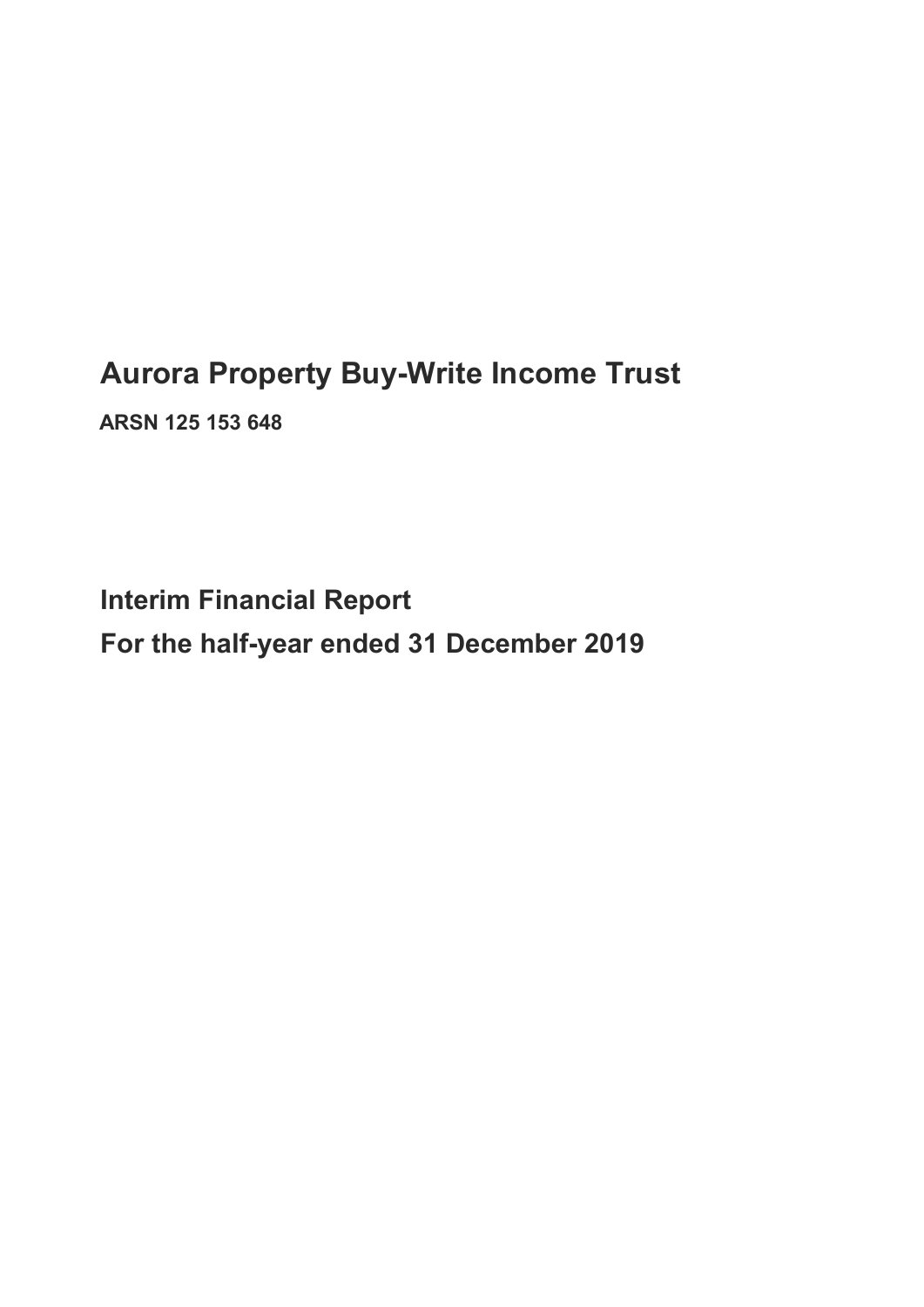## **Contents**

|                                                                      | Page |
|----------------------------------------------------------------------|------|
| Directors' report                                                    | ົ    |
| Auditor's independence declaration                                   |      |
| Condensed statement of profit or loss and other comprehensive income | 8    |
| Condensed statement of financial position                            | 9    |
| Condensed statement of changes in equity                             | 10   |
| Condensed statement of cash flows                                    | 11   |
| Notes to the financial statements                                    | 12   |
| Directors' declaration                                               | 22   |
| Independent auditor's report                                         | 23   |
|                                                                      |      |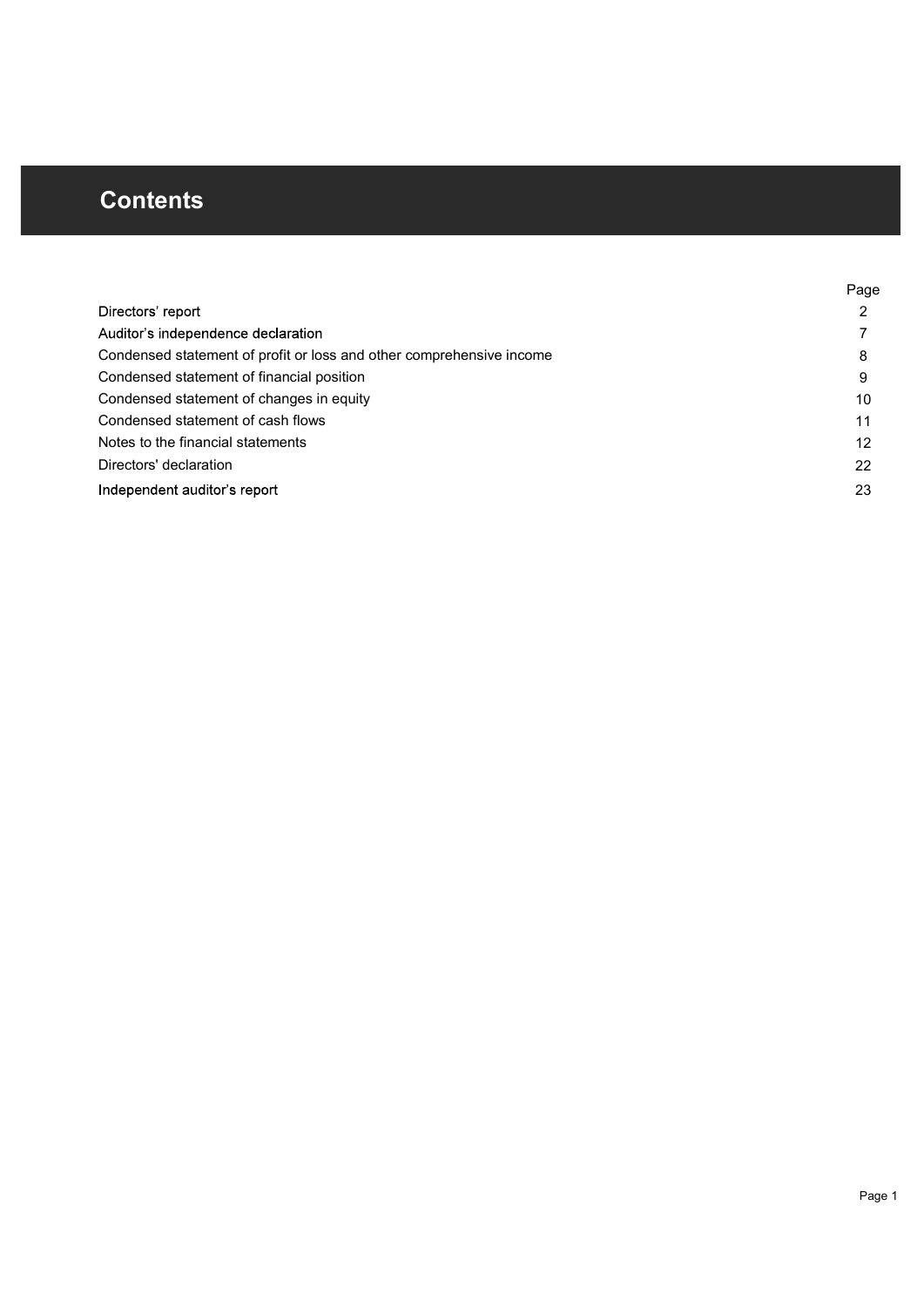**Director's Report**<br>The directors of Aurora Funds Management Limited (AFML) (ABN 69 092 626 885), in its capacity as the responsible<br>entity of Aurora Property Buy-Write Income Trust ("the Trust"), present their half-year r **Director's Report**<br>The directors of Aurora Funds Management Limited (AFML) (ABN 69 092 626 885), in its capacity as the responsible<br>entity of Aurora Property Buy-Write Income Trust ("the Trust"), present their half-year r

#### Principal activities

and debt instruments. Units on issue 2,012, we are subsequente to its investment in units rook is tell from Property itself (Witz Piet and results of operation to SRY and det institutions its specifically in the substant of the Nustrial point **Director's Report**<br>The directors of Aurora Funds Management Limited (AFML) (ABN 69.092.626.685), in its capacity as the responsible<br>entity of Aurora Property Buy-Write Income Trust (the Trust'), present their half-year re **Director's Report**<br>The directors of Aurora Funds Management Limited (AFML) (ABN 69 092 626 885). In its capacity as the responsible<br>entity of Aurora Property Buy-Write Income Trust ("the Trust"), present their half-year r **Director's Report**<br>The directors of Aurora Funds Management Limited (AFML) (ABN 69 092 626 885), in its capacity as the responsible<br>entity of Aurora Property Buy-Wirle Income Trust ("the Trust"), present their half-year r **Director's Report**<br>The directors of Aurora Funds Management Limited (AFML) (ABN 69 092 626 885), in its capacity as the responsible<br>entity of Aurora Property Buy-Wirle income Triats (The Triats), present their haff-year o

#### **Directors**

#### Units on issue

| The Trust did not have any employees during the year.                                                                                                                                                                                                           |                     |                 |
|-----------------------------------------------------------------------------------------------------------------------------------------------------------------------------------------------------------------------------------------------------------------|---------------------|-----------------|
| There were no significant changes in the nature of the Trust's activities during the half year.                                                                                                                                                                 |                     |                 |
| The Trust is currently listed on the Australian Security Exchange (ASX: AUP).                                                                                                                                                                                   |                     |                 |
| <b>Directors</b>                                                                                                                                                                                                                                                |                     |                 |
| The following persons held office as directors of Aurora Funds Management Limited during the year and up to the date<br>of this report, unless otherwise stated:                                                                                                |                     |                 |
| John Patton<br>Victor Siciliano<br>Anthony Hartnell AM                                                                                                                                                                                                          |                     |                 |
| Units on issue                                                                                                                                                                                                                                                  |                     |                 |
|                                                                                                                                                                                                                                                                 | 31 December<br>2019 | 30 June<br>2019 |
| Units on issue                                                                                                                                                                                                                                                  | 2,027,801           | 2,026,165       |
| Review and results of operations                                                                                                                                                                                                                                |                     |                 |
| During the year, the Trust continued to invest in accordance with the target asset allocations as set out in the governing<br>documents of the Trust and in accordance with the provisions of the Trust Constitution and Trust updates announced<br>on the ASX. |                     |                 |
| Financial results for the half-year                                                                                                                                                                                                                             |                     |                 |
| The performance of the Trust, as represented by the results of its operations, was as follows:                                                                                                                                                                  |                     |                 |
|                                                                                                                                                                                                                                                                 |                     |                 |

#### Financial results for the half-year

| The following persons held office as directors of Aurora Funds Management Limited during the year and up to the date |             |                 |
|----------------------------------------------------------------------------------------------------------------------|-------------|-----------------|
| of this report, unless otherwise stated:                                                                             |             |                 |
| John Patton                                                                                                          |             |                 |
| Victor Siciliano                                                                                                     |             |                 |
| Anthony Hartnell AM                                                                                                  |             |                 |
| Units on issue                                                                                                       |             |                 |
|                                                                                                                      | 31 December | 30 June         |
|                                                                                                                      | 2019        | 2019            |
| Units on issue                                                                                                       | 2,027,801   | 2,026,165       |
| Review and results of operations                                                                                     |             |                 |
| documents of the Trust and in accordance with the provisions of the Trust Constitution and Trust updates announced   |             |                 |
| on the ASX.                                                                                                          |             |                 |
| Financial results for the half-year                                                                                  |             |                 |
| The performance of the Trust, as represented by the results of its operations, was as follows:                       |             |                 |
|                                                                                                                      |             |                 |
|                                                                                                                      |             | Half-year ended |
|                                                                                                                      | 31 December | 31 December     |
|                                                                                                                      | 2019<br>\$  | 2018<br>\$      |
| Operating profit/(loss) before finance costs attributable to unitholders                                             | 106,757     | 389,601         |
| Distributions paid and payable                                                                                       |             | (140, 038)      |
|                                                                                                                      |             |                 |
| <b>Distributions</b>                                                                                                 |             |                 |
| Distribution (cents per unit) 30 September                                                                           |             | 3.45            |
| Distribution (cents per unit) 31 December                                                                            |             | 3.44            |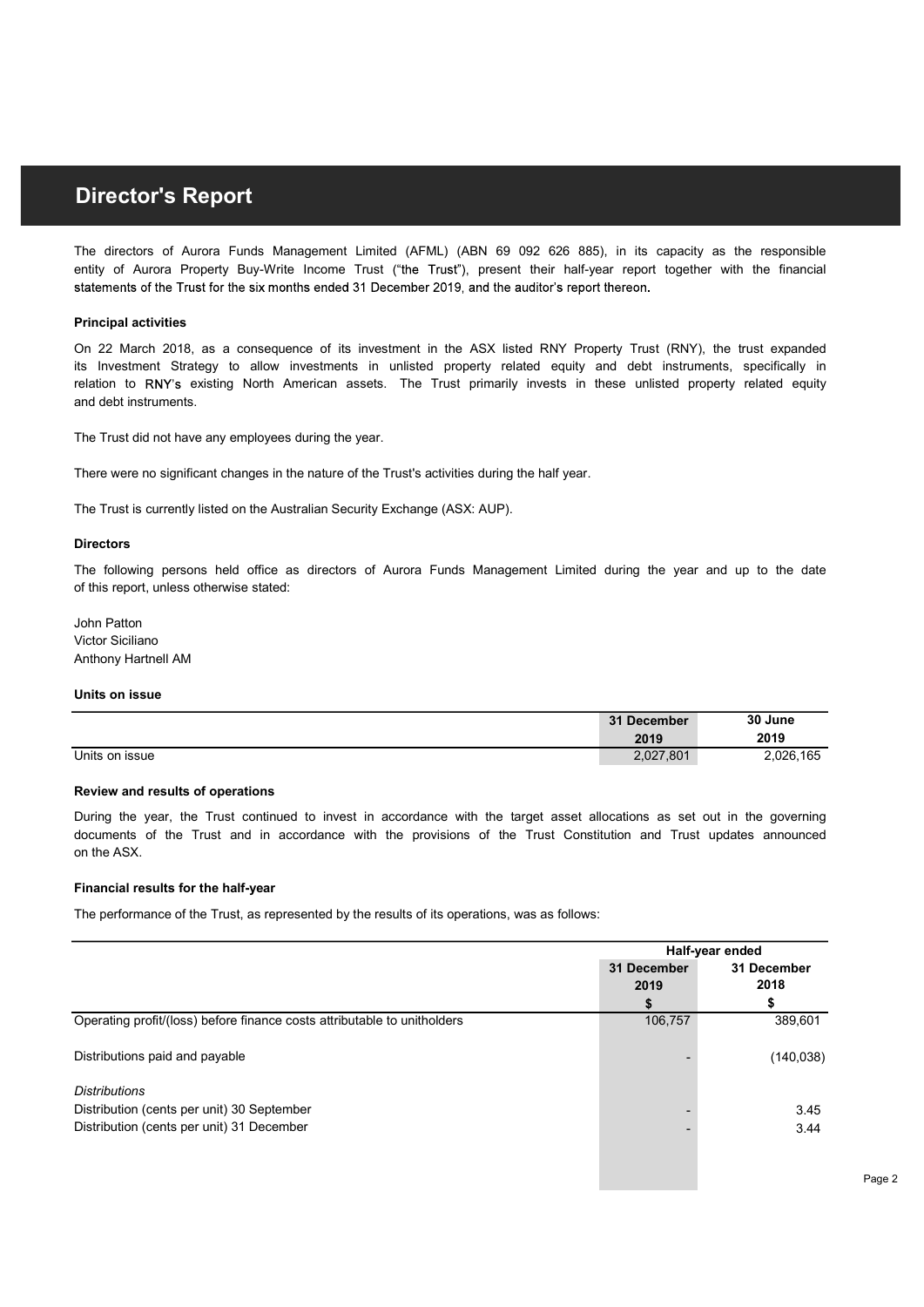#### Financial results for the half-year (continued)

31 December 2019 the directors elected not to pay a distribution. **Director's Report**<br>The Trust distributes all its net income each year to unitholders. AUP pays its distributable taxable income on a semi-annual<br>basis (in respect of the periods ended 30 June and 31 December each year) up **Director's Report**<br>Financial results for the half-year (continued)<br>The Trust distributes all its net income each year to unitholders. AUP pays its distributable taxable income on a semi-annual<br>basis (in respect of the per **Director's Report**<br>Financial results for the half-year (continued)<br>The Trust distributes all its net income each year to unitholders. AUP pays its distributable taxable income on a semi-annual<br>basis (in respect of the per

#### Financial position

| <b>Director's Report</b>                                                                                                                                                                                                                                                                                                                                                                                                                                           |                     |                      |  |  |  |
|--------------------------------------------------------------------------------------------------------------------------------------------------------------------------------------------------------------------------------------------------------------------------------------------------------------------------------------------------------------------------------------------------------------------------------------------------------------------|---------------------|----------------------|--|--|--|
| Financial results for the half-year (continued)                                                                                                                                                                                                                                                                                                                                                                                                                    |                     |                      |  |  |  |
| The Trust distributes all its net income each year to unitholders. AUP pays its distributable taxable income on a semi-annual<br>basis (in respect of the periods ended 30 June and 31 December each year) up to 1.0% of NAV per period (up to 2.0% per<br>annum). It is at the discretion of the board whether a distribution will be paid. For the 6 months ended 31 December 2019 the<br>31 December 2019 the directors elected not to pay a distribution.      |                     |                      |  |  |  |
| <b>Financial position</b>                                                                                                                                                                                                                                                                                                                                                                                                                                          |                     |                      |  |  |  |
| Net Tangible Assets (NTA) per unit as disclosed to the ASX are shown as follows:                                                                                                                                                                                                                                                                                                                                                                                   |                     |                      |  |  |  |
|                                                                                                                                                                                                                                                                                                                                                                                                                                                                    | 31 December<br>2019 | 30 June<br>2019<br>S |  |  |  |
| At reporting period                                                                                                                                                                                                                                                                                                                                                                                                                                                | 6.2455              | 3.6591               |  |  |  |
| High during period<br>Low during period                                                                                                                                                                                                                                                                                                                                                                                                                            | 6.3367<br>6.2455    | 3.7169<br>3.3614     |  |  |  |
|                                                                                                                                                                                                                                                                                                                                                                                                                                                                    |                     |                      |  |  |  |
| Information on underlying performance                                                                                                                                                                                                                                                                                                                                                                                                                              |                     |                      |  |  |  |
| The performance of the Trust is subject to the performance of the Trust's underlying investment portfolio. There has<br>been no change to the investment strategy of the Trust during the year, and the Trust continues to invest in accordance<br>with target asset allocations as set out in the governing documents of the Trust and in accordance with the provisions<br>of the Trust Constitution and any Trust updates on the ASX.                           |                     |                      |  |  |  |
| <b>Strategy and future outlook</b>                                                                                                                                                                                                                                                                                                                                                                                                                                 |                     |                      |  |  |  |
| The Trust primarily invests in ASX listed property companies, and property related debt instruments. This is expected to<br>continue. As markets are subject to fluctuations, it is imprudent to provide a detailed outlook statement or statement of<br>expected results of operations. The Trust provides regular updates, including monthly NTA announcements, which can be<br>found in the announcement section of the Australian Securities Exchange website. |                     |                      |  |  |  |
| The Trust continues to be managed in accordance with the investment objectives and guidelines as set out in the<br>governing documents of the Trust and in accordance with the provisions of the Trust's Constitution.                                                                                                                                                                                                                                             |                     |                      |  |  |  |
| The results of the Trust's operations will be affected by a number of factors, including the performance of investment<br>markets in which the Trust invests. Investment performance is not guaranteed and future returns may differ from past<br>returns. As investment conditions change over time, past returns should not be used to predict future returns.                                                                                                   |                     |                      |  |  |  |
| Further information on likely developments in the operations of the Trust and the expected results of those operations<br>have not been included in this report because the Responsible Entity believes it would be likely to result in unreasonable                                                                                                                                                                                                               |                     |                      |  |  |  |

#### Information on underlying performance

of the Trust Constitution and any Trust updates on the ASX. Mireporting period<br>Eigenting period 6.3367<br>Elevy during period 6.3367<br>Elevy during period 6.3367<br>The performance of the Trust is subject to the performance of the Trust's underlying investment portfolio. There has<br>twitt ha Information on underlying performance<br>The performance of the Trust is subject to the performance of the Trust's underlying investment portfolio. There has<br>been no change to the investment strategy of the Trust during the y **End to the metallies of the Trust is added** to the performance of the Trust's underlying investment portfolio. There has the performance of the Trust developments in the performance of the Trust and the Trust conditions i

#### Strategy and future outlook

prejudice to the Trust.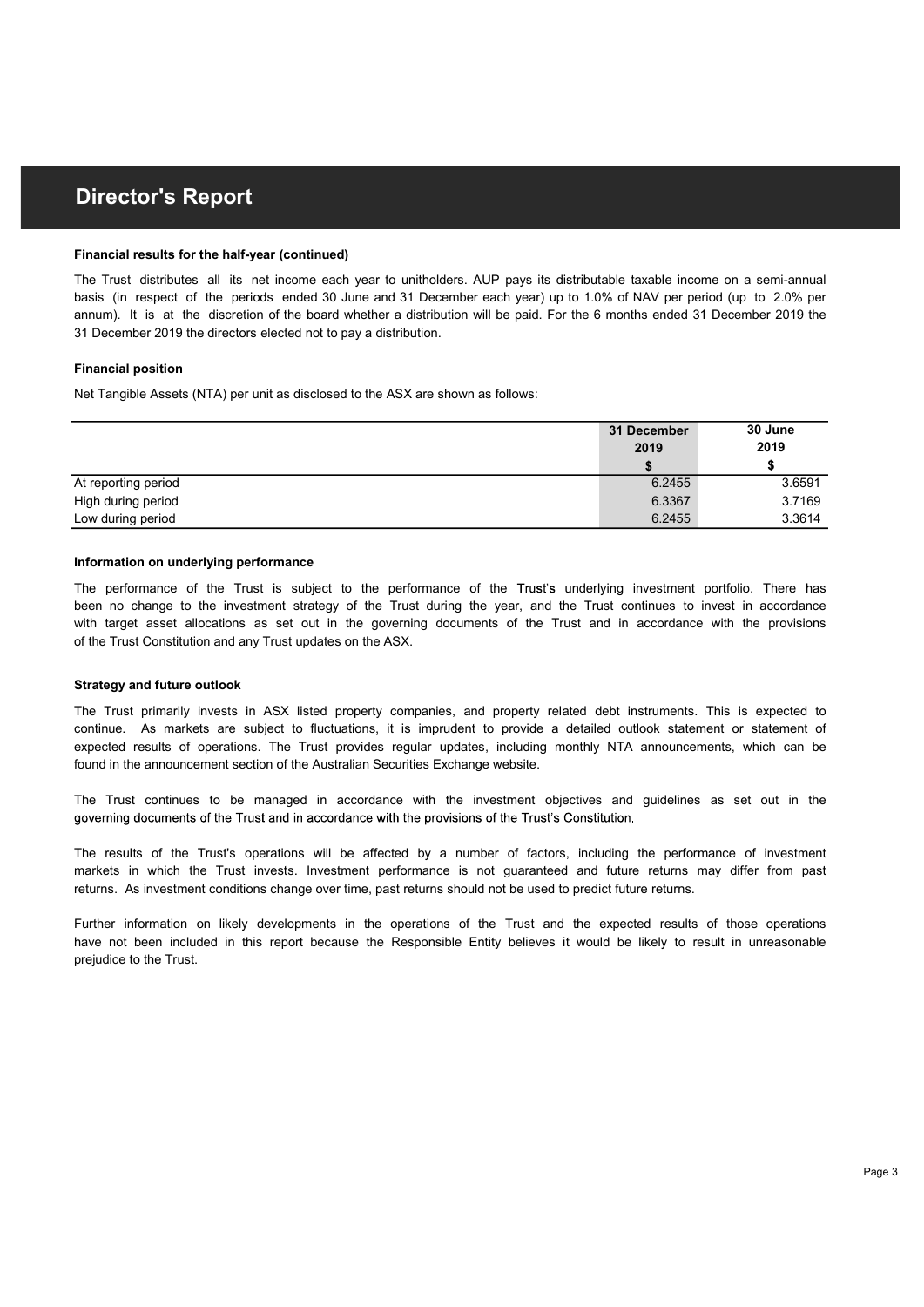#### RNY Property Trust (ASX:RNY)

properties. **In the operator of the Oxygen Control of the opinion of the Oxygen STS% of the units in RNY.**<br>
Stat 31 December 2019, Aurora's total conversible is 80,96% of which AUP owns 67.15% of the units in RNY.<br>
Since 2 July 2018, **Director's Report**<br>
RNY Property Tratat (ASX:RNY)<br>
As at 31 December 2019, Autors's total exemptibility is 80,96% of which AUP owns 67.15% of the units in RNY.<br>
Since 2 July 2018, AFMU. In its capacity as the Investment M **Director's Report**<br> **ENY Property Trust (ASX:RNY)**<br>
As at 31 December 2019, Aurora's total ownership is 80.96% of which AUP owns 67.15% of the units in RNY.<br>
Since 2. July 2018, AFML in its capacity as the investment Mana **Director's Report**<br>Since 2 July 2018, AFML in its capacity as 80.96% of which AUP owns 67.15% of the units in RNY,<br>Since 2 July 2018, AFML in its capacity as the Investment Manager of RNY, has been actively working to cre **Director's Report**<br>
<u>RNY Property Trust (ASX-RNY)</u><br>
As at 31 December 2019, Aurora's total ownership is 80,96% of which AUP owns 57.15% of the units in RNY.<br>
Since 2 July 2018, AFML in its capacity as the linestment Manag **Director's Report**<br>RNY Property Trus<u>t (ASX:RNY)</u><br>As at 31 December 2019, Aurora's total ownership is 80.96% of which AUP owns 67.15% of the units in RNY.<br>Since 2 July 2018, AFML in its capacity as the Investment Manager **Director's Report**<br>For the half (ASX-RNY)<br>As at 31 December 2019, Aurora's total ownership is 80,96% of which AUP owns 67.15% of the units in RNY,<br>Since 2 July 2018, AFML in its capacity as the Investment Manager of RNY, **Director's Report**<br> **ENY Property Trust (ASX:RNY)**<br>
As at 31 December 2019, Aurora's total ownership is 80,96% of which AUP owns 67.15% of the units in RNY.<br>
Since 2 July 2018, AFML in its capacity as the Investment Manag

in Note 3.

in the state of affairs of the Trust that occurred during the financial year.

#### Product Disclosure Statement

PDS has been lodged with Australian Securities and Investments Commission.

#### Matters subsequent to the end of the financial year

No matters or circumstances have arisen since 31 December 2019 that have significantly affected, or may significantly affect:

- (i) the operations of the Trust in future financial years, or
- (ii) the results of those operations in future financial years, or
- (iii) the state of affairs of the Trust in future financial years.

#### Indemnity and insurance of Aurora Funds Management Limited

the assets of the Trust against losses incurred while acting on behalf of the Trust. of histi investiment. The key sources of estimation uncertainty and fair value measurement in relation to RNY are outlined<br>in NA o.<br>Similar the opinion of the Directors, other than the matters already referred to in this r For the half year ended 31 December 2019, the Trust has adopted significant judgements and estimates to calculate the fair value<br>of this investment. The key sources of estimation uncertainty and fair value measurement in r In Note 3.<br>In the opinion of the Directors, other than the matters already referred to in this report, there were no significant changes<br>In the opinion of the Directors, other than the matters during the financial year.<br>Pr

#### Indemnity of auditors

The auditors of the Trust are in no way indemnified out of the assets of the Trust.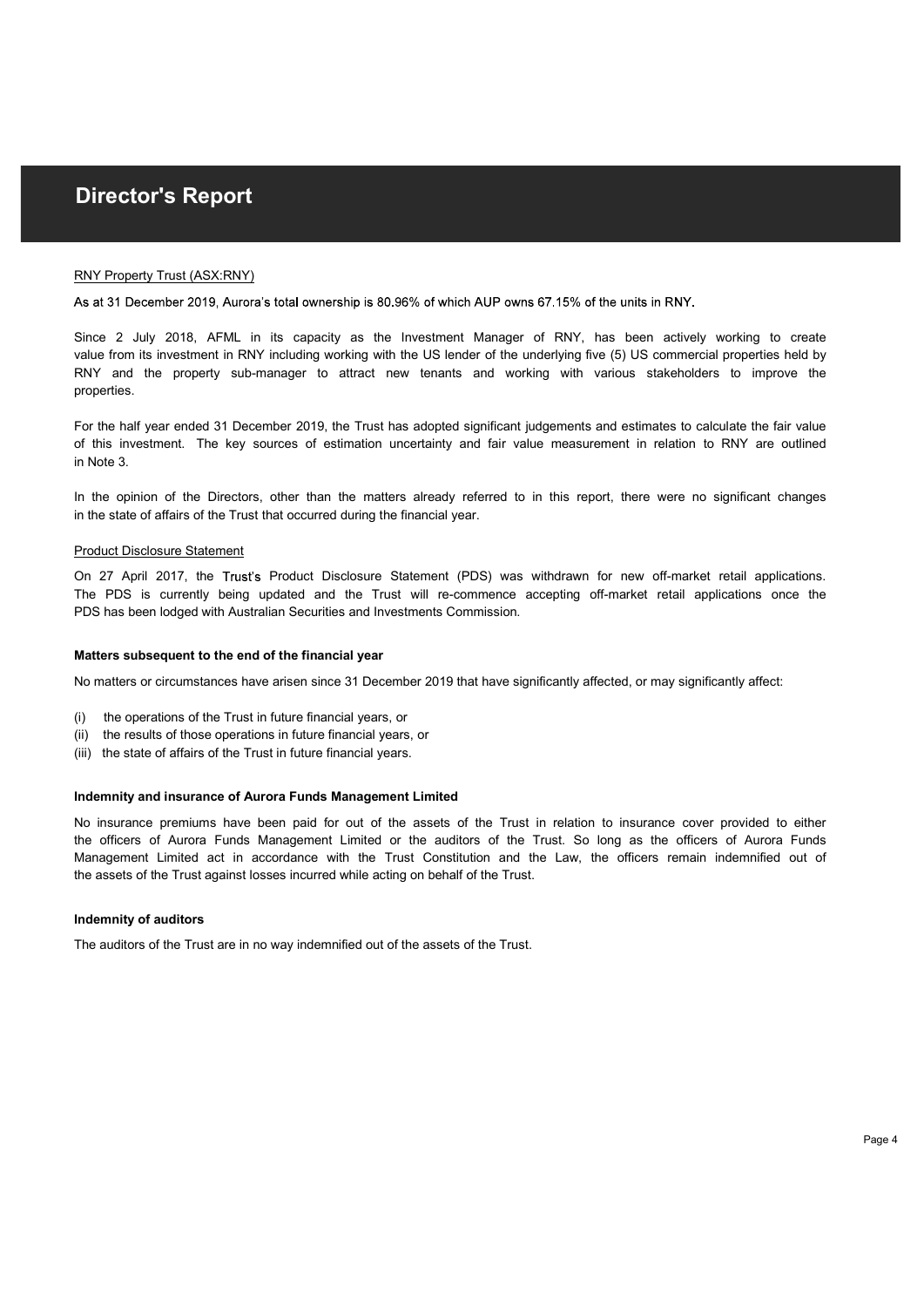#### Cost recovery and interests held in the Trust by the Responsible Entity or its associates

Statement of Profit or Loss and Other Comprehensive Income. **Director's Report**<br>Cost recovered by the Responsible Entity and its associates out of Trust property during the year are disclosed in the<br>Statement of Profit or Loss and Other Comprehensive Income.<br>No fees were paid out o **Director's Report**<br>Cost recovery and Interests held in the Trust by the Responsible Entity or its associates<br>Claiment of Profit or Use Responsible Entity and its associates at of Trust property during the year are disclos

No fees were paid out of Trust property to the Directors of the Responsible Entity during the year.

are disclosed in Note 10 to the financial statements.

#### Interests in the Trust

The movement in units on issue in the Trust during the year is disclosed in Note 5 of the financial statements.

accounting polices set out in Note 2 to the financial statements. **Director's Report**<br>Cost recovery and interests held in the Trust by the Responsible Entity or its associates<br>Costs recovered by the Responsible Entity and its associates out of Trust property during the year are disclosed **Director's Report**<br>Cost recovery and interests held in the Trust by the Responsible Entity or its associates<br>Costs recovered by the Responsible Entity and Its associates out of Trust property during the year are disclosed

#### Environmental regulation

Commonwealth, State or Territory law.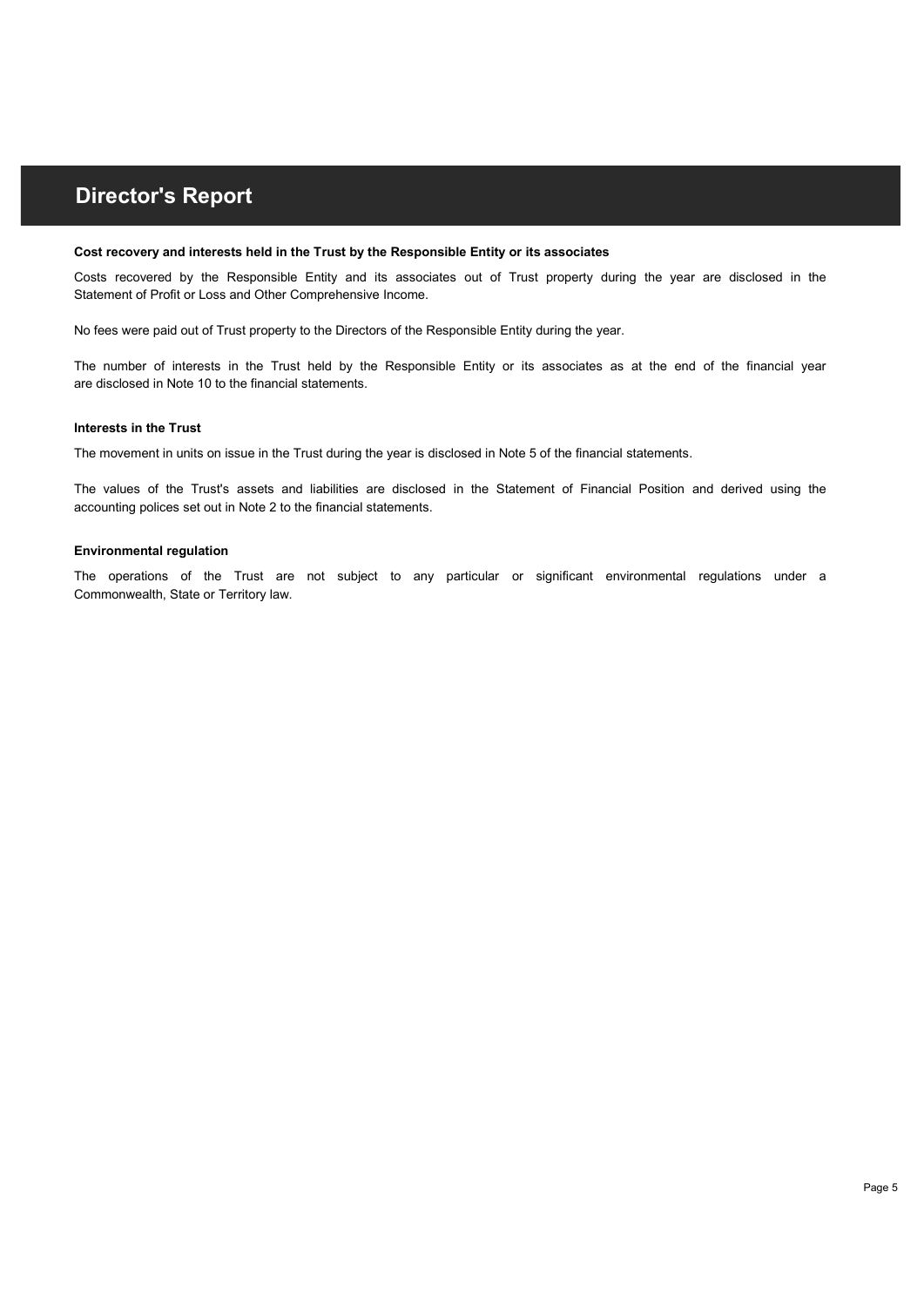#### Proceedings on behalf of the Company

proceedings. The trust was not a party to any such proceedings during the year. **Director's Report**<br>Proceedings on behalf of the Company<br>No parson has a spined for law or Court to bring proceedings on behalf of the Trust or intervene in any proceedings to<br>herefore the Trust is a party for the pursose **Director's Report**<br>Proceedings on behalf of the Company<br>No person has applied for leave of Court to bring proceedings on behalf of the Trust or intervene in any proceedings to<br>which the Trust is a party for the purpose of **Director's Report**<br>Proceedings on behalf of the Company<br>No person has applied for take of Court to bring proceedings on behalf of the Trust or intervene in any proceedings to<br>which the Trust is a party for the purpose of **Director's Report**<br>Proceedings on behalf of the Company<br>No person has applied for leave of Court to bring proceedings on behalf of the Trust or intervene in any proceedings to<br>Which the Trust is a party for the purpose of

#### Auditor's independence declaration

out on the following page.

2001.

On behalf of the directors

John Patton Managing Director 28 February 2020 Melbourne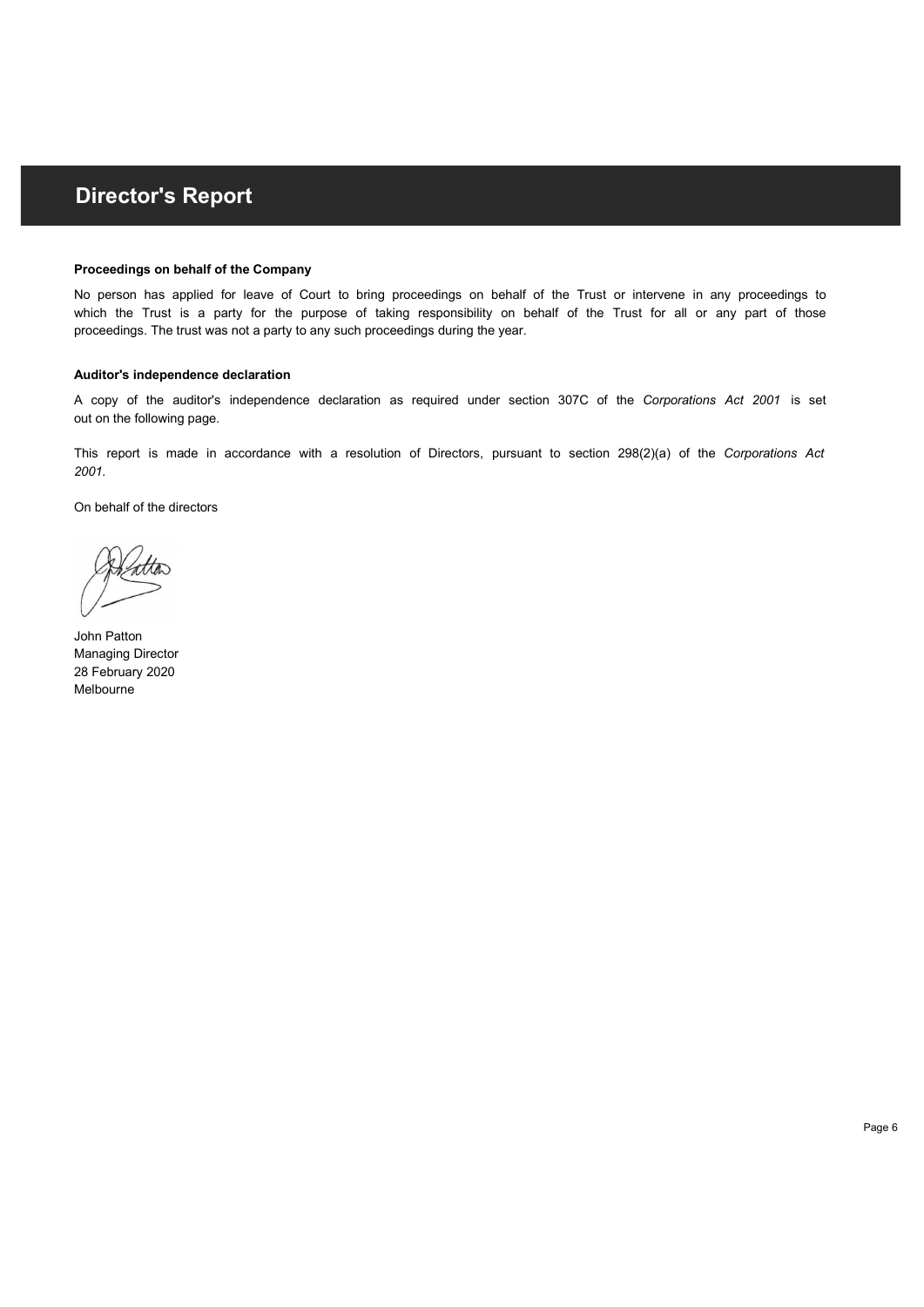

Collins Square, Tower 5 727 Collins Street Melbourne Victoria 3008

Correspondence to: GPO Box 4736 Melbourne Victoria 3001

T +61 3 8320 2222 F +61 3 8320 2200 E info.vic@au.gt.com W www.grantthornton.com.au

## **Auditor's Independence Declaration**

To the Directors of Aurora Funds Management Limited as the responsible entity of Aurora Property Buy-Write Income Trust

In accordance with the requirements of section 307C of the Corporations Act 2001, as lead auditor for the review of Aurora Property Buy-Write Income Trust for the half year ended 31 December 2019, I declare that, to the best of my knowledge and belief, there have been:

- a no contraventions of the auditor independence requirements of the Corporations Act 2001 in relation to the review; and
- b no contraventions of any applicable code of professional conduct in relation to the review.

Grant Thornton Audit Pty Ltd Chartered Accountants

B A Mackenzie Partner - Audit & Assurance

Melbourne, 28 February 2020

Grant Thornton Audit Pty Ltd ACN 130 913 594 a subsidiary or related entity of Grant Thornton Australia Ltd ABN 41 127 556 389

'Grant Thornton' refers to the brand under which the Grant Thornton member firms provide assurance, tax and advisory services to their clients and/or refers to one or more member firms, as the context requires. Grant Thornton Australia Ltd is a member firm of Grant Thornton International Ltd (GTIL). GTIL and the member firms are not a worldwide partnership. GTIL and each member firm is a separate legal entity. Services are delivered by the member firms. GTIL does not provide services to clients. GTIL and its member firms are not agents of, and do not obligate one Grant Thornton Australia Limited ABN 41 127 556 389 and its Australian context only, the use of the term 'Grant Thornton' may refer to<br>Grant Thornton Australia Limited ABN 41 127 556 389 and its Australian subsidiaries and Grant Thornton Australia Limited.

www.grantthornton.com.au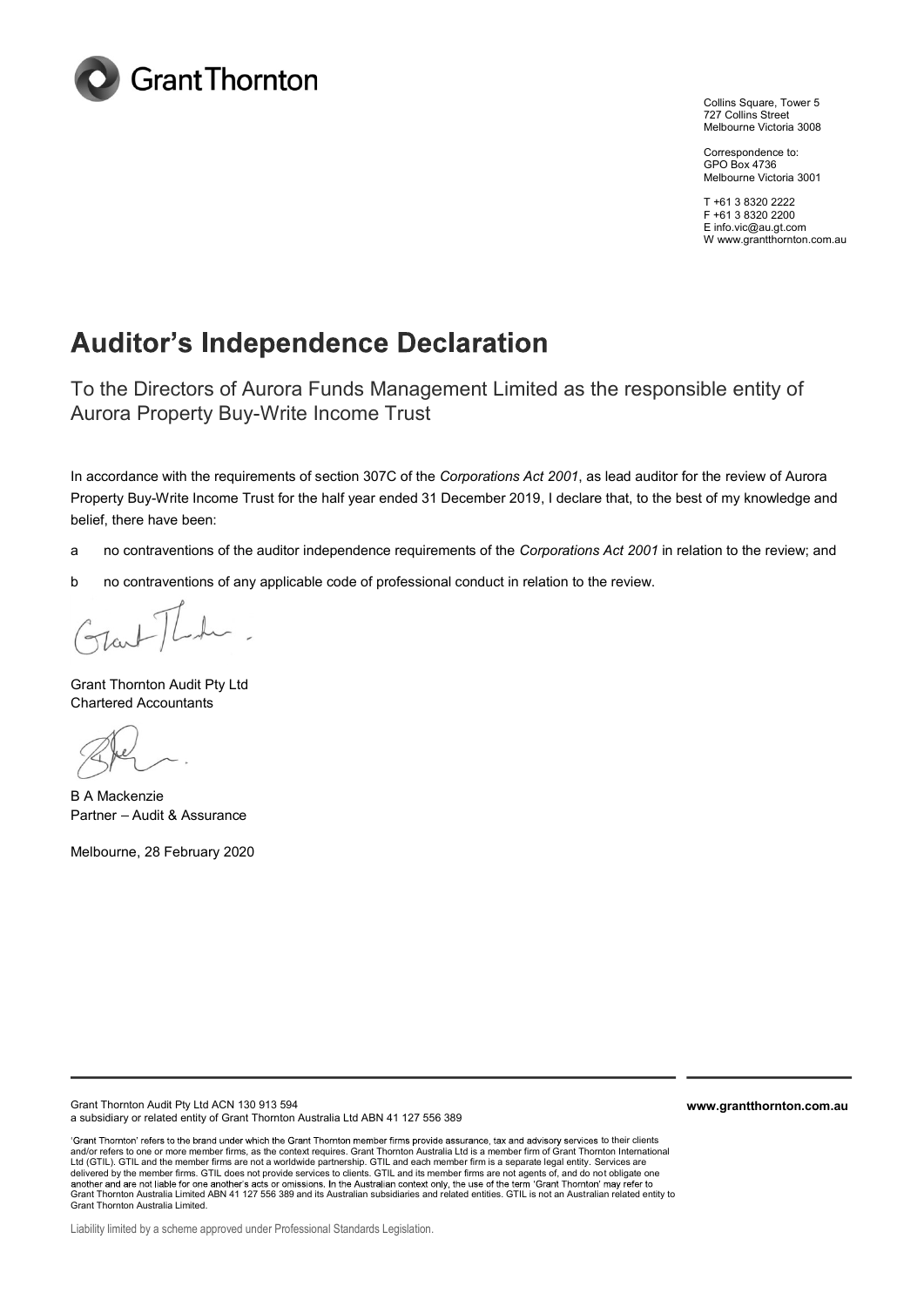### Condensed Statement of Profit or Loss and Other Comprehensive Income for the half-year ended 31 December 2019

| <b>Financial Statement</b>                                                                                       |             |                 |             |
|------------------------------------------------------------------------------------------------------------------|-------------|-----------------|-------------|
|                                                                                                                  |             |                 |             |
|                                                                                                                  |             |                 |             |
| Condensed Statement of Profit or Loss and Other Comprehensive Income<br>for the half-year ended 31 December 2019 |             |                 |             |
|                                                                                                                  |             |                 |             |
|                                                                                                                  |             | Half-year ended |             |
|                                                                                                                  |             | 31 December     | 31 December |
|                                                                                                                  |             | 2019            | 2018        |
|                                                                                                                  | <b>Note</b> | \$              | \$          |
| <b>Investment income</b>                                                                                         |             |                 |             |
| Interest income                                                                                                  |             | 280,559         | 228,432     |
| Foreign Exchange Gain/(Loss)                                                                                     |             | 9,274           | 188,810     |
| Net gains/(losses) on financial instruments held at fair value                                                   |             | $\blacksquare$  | 247,089     |
| through profit or loss                                                                                           |             |                 |             |
| Total net investment income/(loss)                                                                               |             | 289,833         | 664,331     |
| <b>Expenses</b>                                                                                                  |             |                 |             |
| Management fees                                                                                                  | 10          | 61,801          | 33,868      |
| Impairment expense                                                                                               |             |                 | 70,722      |
| Other operating expenses                                                                                         | 11          | 121,275         | 170,140     |
| <b>Total operating expenses</b>                                                                                  |             | 183,076         | 274,730     |
| Operating profit/(loss) for the half-year                                                                        |             | 106,757         | 389,601     |
|                                                                                                                  |             |                 |             |
| Finance costs attributable to unitholders                                                                        |             |                 |             |
| Distributions to unitholders                                                                                     | 6           |                 | (140, 038)  |
| Decrease/(Increase) in net assets attributable to unitholders                                                    | 5           | (106, 757)      | (249, 563)  |
| Profit/(loss) for the half-year                                                                                  |             |                 |             |
| Other comprehensive income for the half-year                                                                     |             |                 |             |
|                                                                                                                  |             |                 |             |
| Total comprehensive income for the half-year                                                                     |             |                 |             |

The above Condensed Statement of Profit or Loss and Other Comprehensive Income should be read in conjunction with the accompanying notes.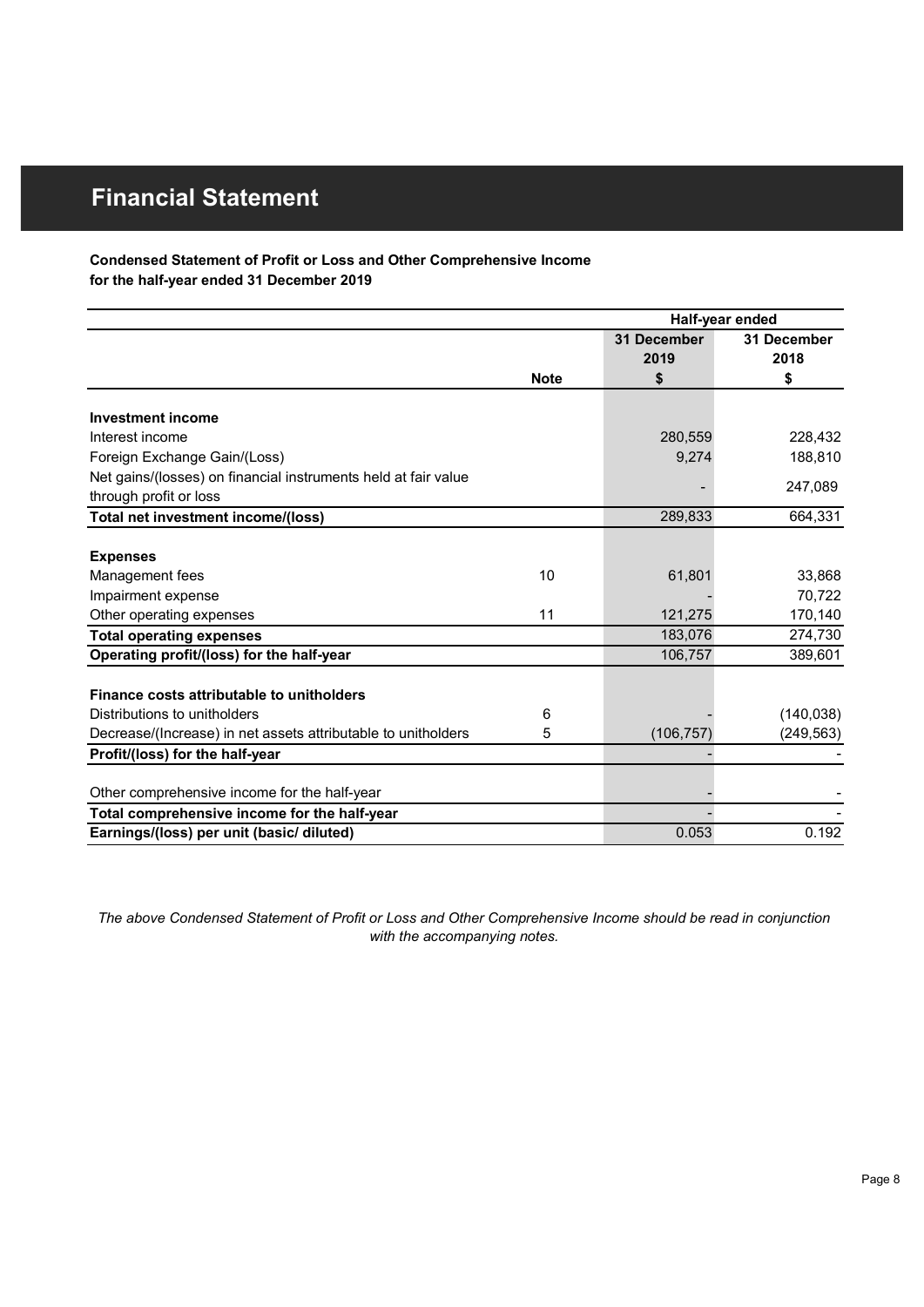### Condensed Statement of Financial Position

| <b>Financial Statement</b>                                           |                  |              |                |
|----------------------------------------------------------------------|------------------|--------------|----------------|
|                                                                      |                  |              |                |
|                                                                      |                  |              |                |
| <b>Condensed Statement of Financial Position</b>                     |                  |              |                |
| as at 31 December 2019                                               |                  |              |                |
|                                                                      |                  |              |                |
|                                                                      |                  | As at        |                |
|                                                                      |                  | 31 December  | 30 June        |
|                                                                      |                  | 2019         | 2019           |
|                                                                      | <b>Note</b>      | \$           | \$             |
| <b>Assets</b>                                                        |                  |              |                |
| Cash and cash equivalents                                            | $\overline{7}$   | 222          | 352            |
| Loans to RNY                                                         | 8                | 5,159,757    | 5,219,924      |
| Receivables                                                          |                  | 41,162       | 39,567         |
| Financial assets held at fair value through profit or loss           | $\boldsymbol{9}$ | 7,783,076    | 7,913,076      |
| <b>Total assets</b>                                                  |                  | 12,984,217   | 13,172,919     |
|                                                                      |                  |              |                |
| <b>Liabilities</b>                                                   |                  |              |                |
| Distributions payable                                                |                  |              | 74,360         |
| Other payables                                                       |                  | 319,229      | 546,401        |
| Total liabilities (excluding net assets attributable to unitholders) |                  | 319,229      | 620,761        |
|                                                                      |                  |              |                |
| Net assets attributable to unitholders - liability                   |                  | 12,664,988   | 12,552,158     |
| Liabilities attributable to unitholders                              |                  | (12,664,988) | (12, 552, 158) |
|                                                                      |                  |              |                |
|                                                                      |                  |              |                |
|                                                                      |                  |              |                |

The above Condensed Statement of Financial Position should be read in conjunction with the accompanying notes.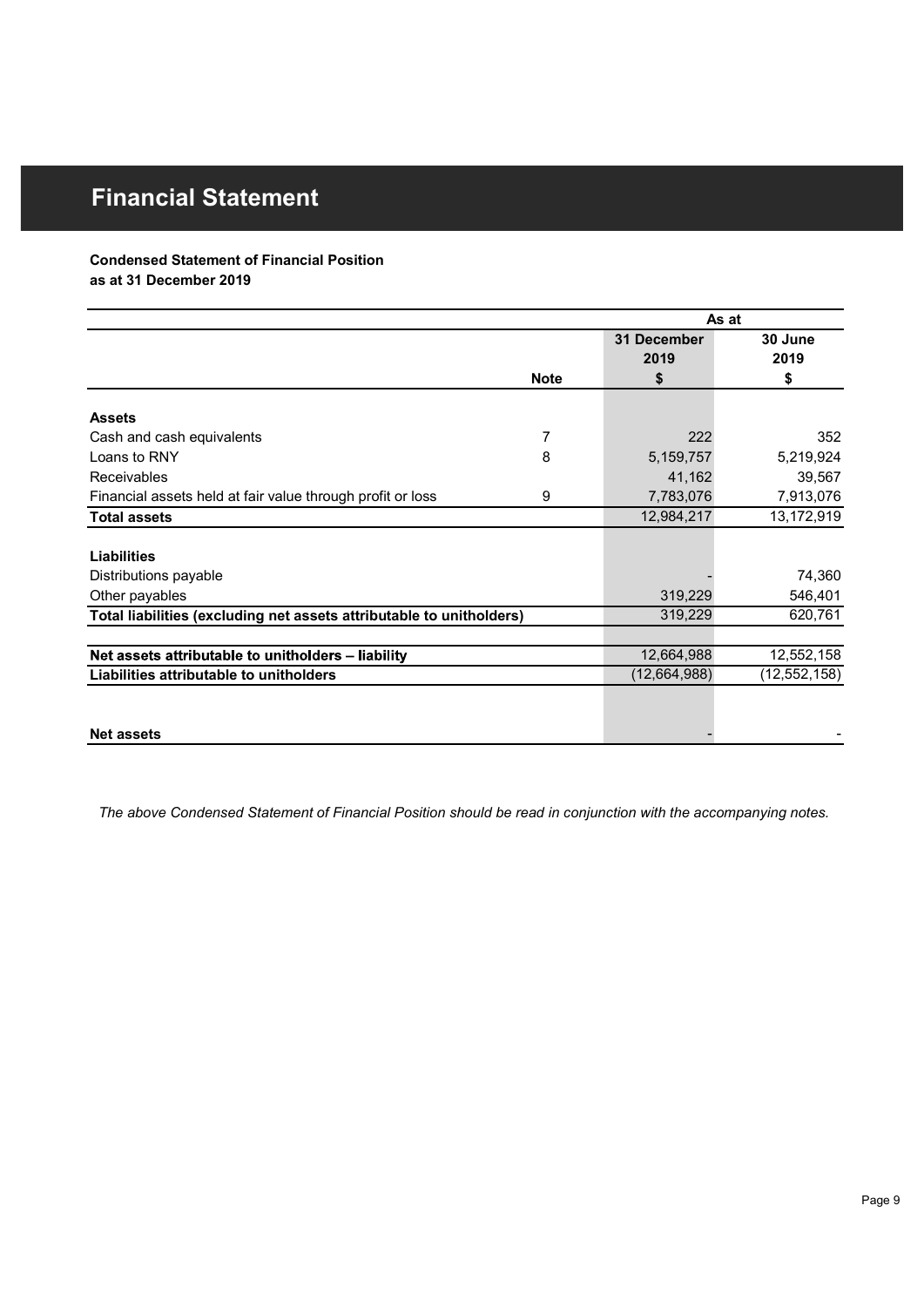### Condensed Statement of Changes in Equity for the half-year ended 31 December 2019

| <b>Financial Statement</b>                                               |             |             |                                |
|--------------------------------------------------------------------------|-------------|-------------|--------------------------------|
|                                                                          |             |             |                                |
|                                                                          |             |             |                                |
|                                                                          |             |             |                                |
| <b>Condensed Statement of Changes in Equity</b>                          |             |             |                                |
| for the half-year ended 31 December 2019                                 |             |             |                                |
|                                                                          |             |             |                                |
|                                                                          |             | 31 December | Half-year ended<br>31 December |
|                                                                          |             | 2019        | 2018                           |
|                                                                          | <b>Note</b> | \$          | \$                             |
|                                                                          |             |             |                                |
| Balance at the beginning of the financial year                           |             |             |                                |
| Profit/(loss) for the year                                               |             |             |                                |
| Other comprehensive income<br>Total comprehensive income                 |             |             |                                |
|                                                                          |             |             |                                |
| Transactions with unitholders in their capacity as unitholders           |             |             |                                |
| <b>Total operating expenses</b><br>Total equity at the end of the period |             |             |                                |

As a result, there was no equity at the start or end of the financial year.

The above Condensed Statement of Changes in Equity should be read in conjunction with the accompanying notes.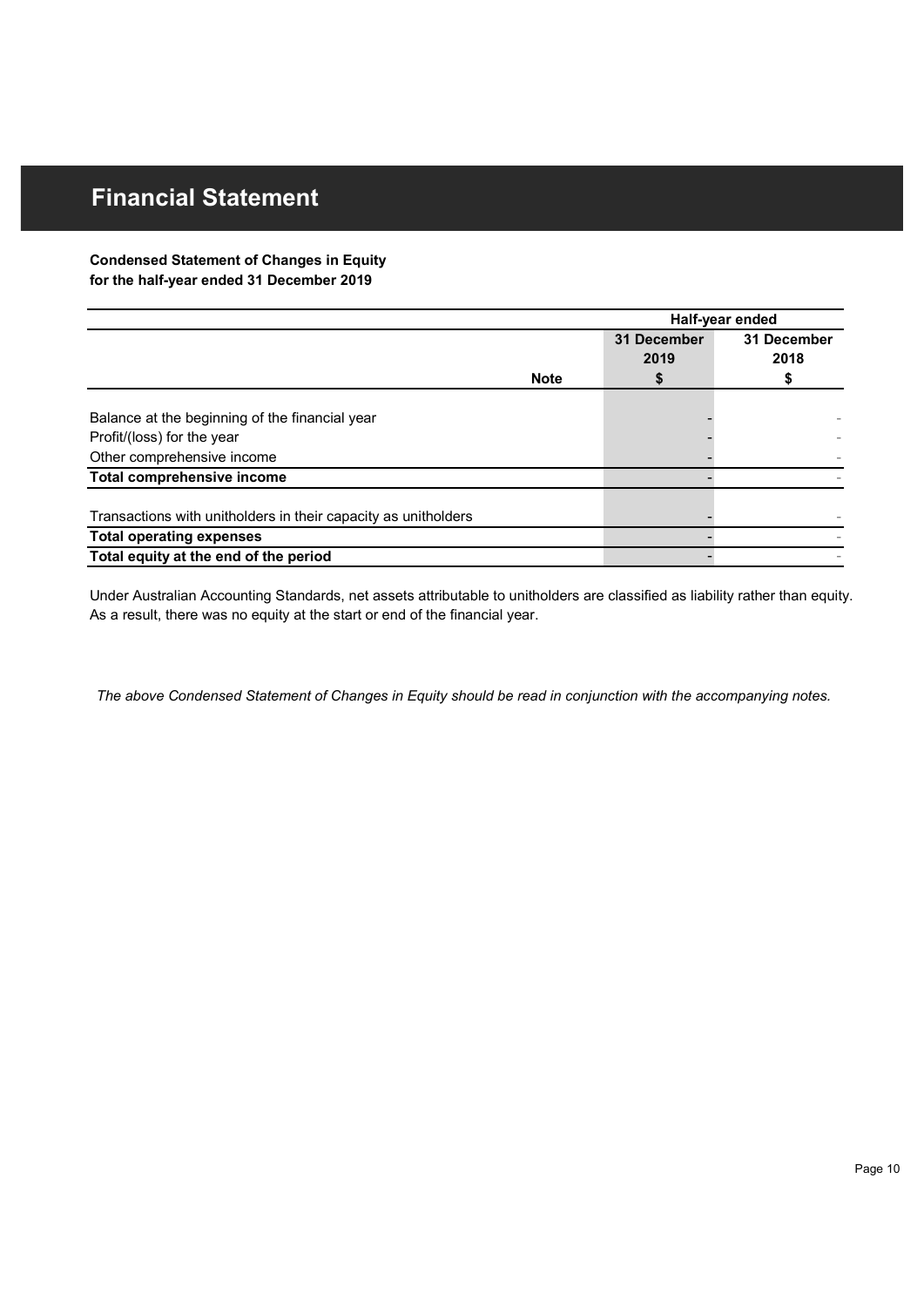### Condensed Statement of Cash Flows

| <b>Financial Statement</b>                                      |                |             |                 |
|-----------------------------------------------------------------|----------------|-------------|-----------------|
|                                                                 |                |             |                 |
|                                                                 |                |             |                 |
| <b>Condensed Statement of Cash Flows</b>                        |                |             |                 |
| for the half-year ended 31 December 2019                        |                |             |                 |
|                                                                 |                |             | Half-year ended |
|                                                                 |                | 31 December | 31 December     |
|                                                                 |                | 2019        | 2018            |
|                                                                 | <b>Note</b>    | S           | S               |
|                                                                 |                |             |                 |
| Cash flows from operating activities                            |                |             |                 |
| Proceeds from sale of financial instruments held at fair value  |                | 130,000     | 1,678,427       |
| through profit or loss                                          |                |             |                 |
| Deposit redeemed                                                |                |             | 2,802,161       |
| Transaction costs on sale and purchase of financial instruments |                |             |                 |
| Dividends and distributions received/(paid)                     |                | (74, 360)   |                 |
| Interest received                                               |                |             | 362             |
| Withholding tax received                                        |                |             | 189,276         |
| Other income received                                           |                |             |                 |
| GST recovered/(paid)                                            |                | (1, 595)    | 9,225           |
| Legal fees paid                                                 |                |             | (388)           |
| Management fees paid                                            |                | (76, 468)   |                 |
| Performance fees paid                                           |                | (34, 678)   |                 |
| Other operating expenses paid                                   |                | (232, 838)  | (144, 690)      |
| Net cash inflow/(outflow) from operating activities             |                | (289, 939)  | 4,534,373       |
| Cash flows from investing activities                            |                |             |                 |
| Loans advanced                                                  |                |             | (4,589,136)     |
| Loan repaid from RAOC                                           |                | 350,000     |                 |
| Loan repaid to AFML                                             |                | (66, 263)   |                 |
| Net cash inflow/(outflow) from investing activities             |                | 283,737     | (4,589,136)     |
|                                                                 |                |             |                 |
| Cash flows from financing activities                            |                |             |                 |
| Proceeds from applications by unitholders                       |                |             | 234,257         |
| Payments for redemptions by unitholders and/or DRP              |                | 6,072       | (66, 438)       |
| Payments for share buy backs                                    |                |             | (9, 511)        |
| Distributions paid to unitholders                               |                |             | (149, 816)      |
| Net cash inflow/(outflow) from financing activities             |                | 6,072       | 8,492           |
|                                                                 |                |             |                 |
| Net (decrease)/increase in cash and cash equivalents            |                | (130)       | (46, 271)       |
| Cash and cash equivalents at the beginning of the period        |                | 352         | 50,274          |
| Cash and cash equivalents at the end of the period              | $\overline{7}$ | 222         | 4,003           |
|                                                                 |                |             |                 |
| Non-cash financing activities                                   |                |             | 13,257          |

The above Condensed Statement of Cash Flows should be read in conjunction with the accompanying notes.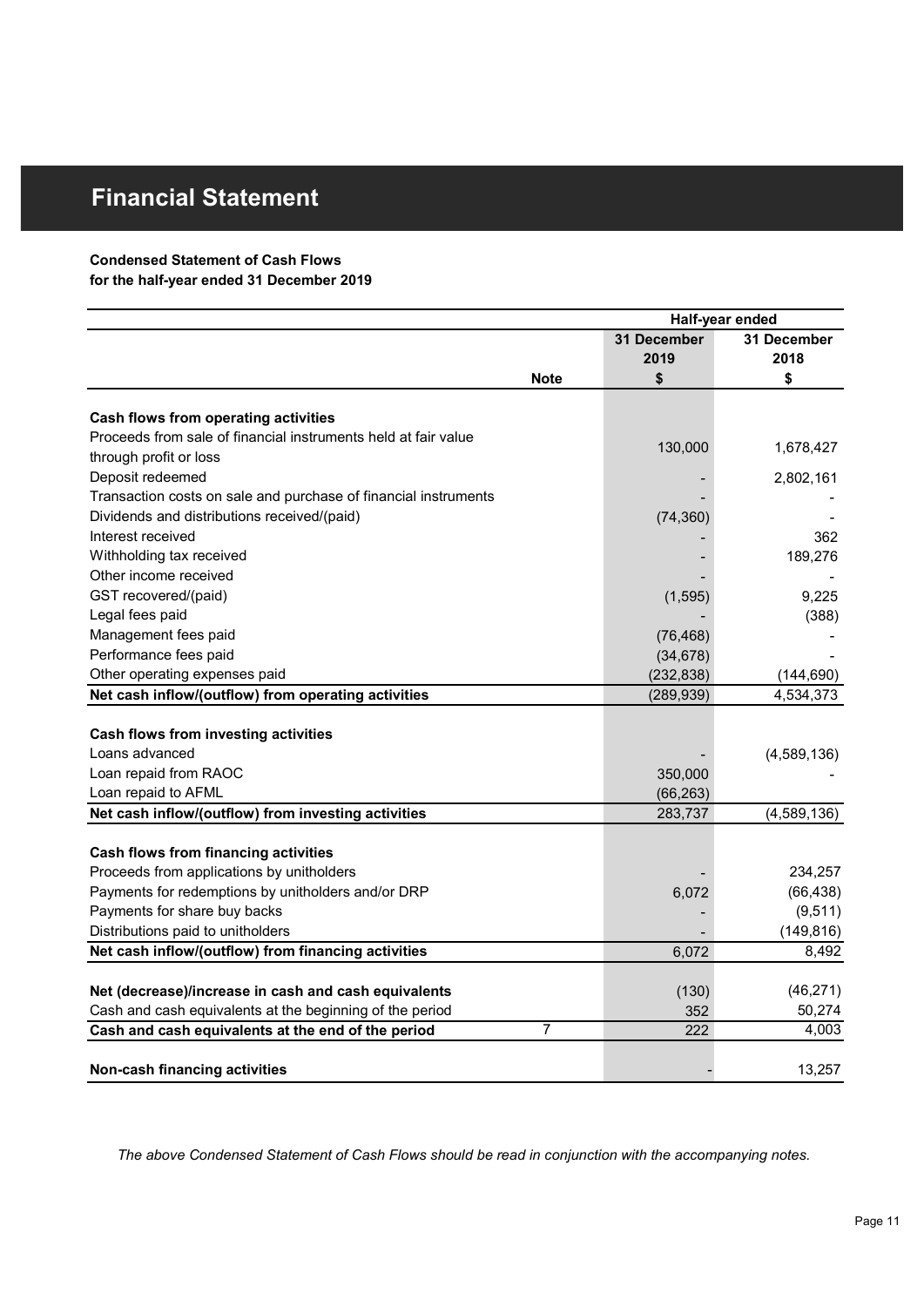# Notes to Financial Statements **tes to Financial Statements<br>
ents<br>
Ceneral information<br>
2 Significant accounting policies<br>
Use of estimates and judgements<br>
Fair value measurement<br>
5 Net assets attributable to unitholders<br>
0 Distribution to unitholders tes to Financial Statements**<br> **cental information**<br>
2 Significant accounting policies<br>
3 Use of estimates and judgements<br>
4 Fair value measurement<br>
5 Net assets attributable to unitholders<br>
2 Cash and cash equivalents<br>
7 **tes to Financial Statements**<br> **ents**<br> **Significant accounting policies**<br> **3** Use of estimates and judgements<br>
Fair value measurement<br> **Fair value measurement**<br> **5** Distribution to unitholders<br> **2** Cash and cash equivalent **tes to Financial Statements**<br> **eneral information**<br>
Significant accounting policies<br>
Use of estimates and judgements<br>
Fair value measurement<br>
Fair value measurement<br>
5 Net assets attributable to unitholders<br>
7 Cash and ca **fes to Financial Statements**<br> **sensus and Statements**<br> **Significant accounting policies**<br> **5** Use of estimates an judgements<br> **Fair value measurement**<br> **5** Net assets attributable to unitholders<br> **5** Distribution to unith **tes to Financial Statements**<br> **tes to Financial Statements**<br>
<sup>2</sup> Significant accounting policies<br>
<sup>3</sup> Use of estimates and judgements<br>
5 Net assets attributable to unitholders<br>
6 Distribution to unitholders<br>
<sup>7</sup> Cash and **tes to Financial Statements**<br> **endificated in Statements**<br>
Significant accounting policies<br>
Significant accounting policies<br>
Use of estimates and judgements<br>
Fair value measurement<br>
6 Distribution to unitholders<br>
7 Cash a **tes to Financial Statements**<br> **ents**<br> **control of the control of the control of the control of the control of the control of the control of the control of the control of the control of the control can cash and cash equiva fes to Financial Statements**<br>
9 General information<br>
9 Significant accounting policies<br>
9 Use of estimates and judgements<br>
4 Fair value measurement<br>
6 Distribution to unitholders<br>
8 Distribution to unitholders<br>
7 Cash and **Signal Statements**<br> **Signal Statements**<br> **Contain Statements**<br>
1 General information<br>
2 Significant accounting policies<br>
4 Fair value measurement<br>
4 Fair value measurement<br>
6 Distribution to unitholders<br>
6 Distribution to **State State Statements**<br> **Statements**<br> **Contain and Statements**<br>
1 General information<br>
2 Significant accounting policies<br>
3 Use of estimates and judgements<br>
5 Net assets attributable to unitholders<br>
2 Cash and cash equiv **Separate Schematical Statements**<br>
1 General information<br>
13 Significant accounting policies<br>
23 Use of estimates and judgements<br>
4 Fair value measurement<br>
6 Distribution to unitholders<br>
6 Distribution to unitholders<br>
2 Ca **Statements**<br> **Seneral information**<br>
2 Significant accounting policies<br>
13 Use of estimates and gludgements<br>
4 Fair value measurement<br>
5 Net assets attributable to unitholders<br>
6 Distribution to unitholders<br>
7 Cash and cas

### **Contents**

- 
- 
- 
- 
- 
- 
- 
- 
- 
- 
- 
- 
-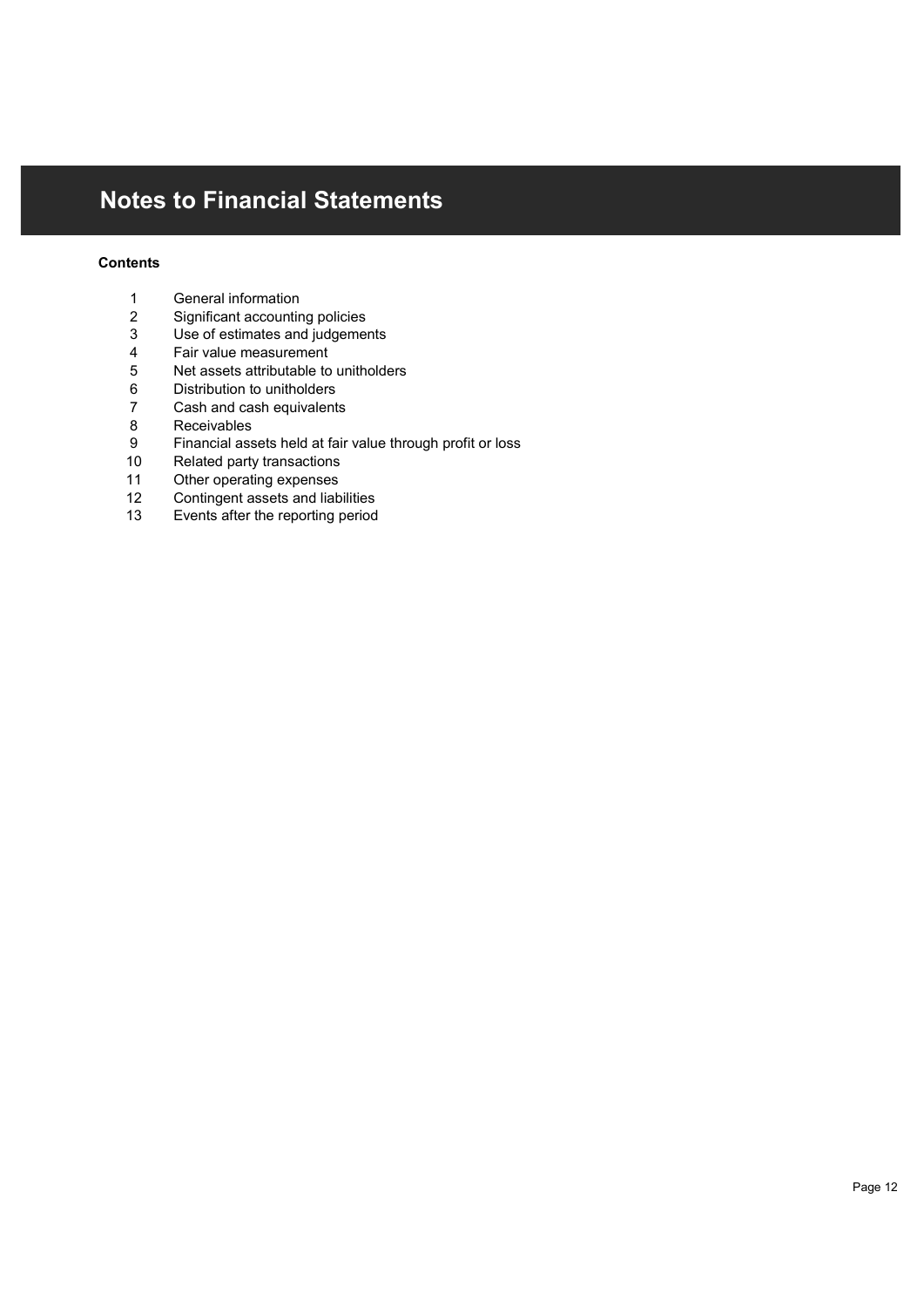#### Note 1. General information

is domiciled in Australia.

statements are presented in Australian currency. **Notes to Financial Statements**<br>The condensed interim financial statements cover Aurora Property Buy-Write Income Trust ("the Trust") as an individual entity. The<br>Trust commenced operations on 19 July 2007 and was admitted **S to Financial Statements**<br>Beneral information<br>densed interim francoial statements cover Aurora Property Buy-Write Income Trust ("the Trust") as an individual entity. The<br>Immerced operations on 19 July 2007 and was admitt

continuous disclosure obligations arising under the Corporations Act 2001 and ASX listing rules. It is recommended that these condensed interim financial statements are considered together with the Product Disclosure **Notes to Financial Statements**<br>
Note 1. General information<br>
The condensed interim financial statements cover Aurora Property Buy-Write Income Trust ("the Trust") as an individual entity. The<br>
Trust commenced operations o **Notes to Financial Statements**<br>
Note 1, General information<br>
The condensed interim financial statements over Aurora Property Buy-Write Income Trust ("the Trust") as an individual entity. The<br>
Trust commenced operations on **Notes to Financial Statements**<br>The condensed information<br>The condensed information<br>The condensed operations of 19 July 2007 and was admitted to the Australian Securities Exchange ("ASX") on 26 July 2007 and<br>Instanting the Trust commenced operations on 19 July 2007 and was admitted to the Australian Securities Exchange ("ASX") on 26 July 2007 and<br>The Responsible Entity of the Trust is Aurora Funds Management Limited (the "Responsible Entity"

investment strategy, the provisions of the Trust Constitution, the Product Disclosure Statement and any Trust updates.

The interim financial report has been prepared on the basis of a going concern. The Trust has a closing cash position of \$222 and total creditors and other payables of \$319,229. The Trust has loans totalling \$4,369,076 from RNY Property Trust (ASX: RNY), which accrue interest. In addition, the Trust has equity investments of \$7,783,076 in RNY. The interim financial report has been prepared on the basis of a going concern. The Trust has a dosing cash position of \$222 and total creditions and other payables of \$319,232. The Trust has beams to lating a 3,390,076 fr The principal activities of the Trust during the half-year was the investment of Trust monies in accordance with its<br>investment strategy, the provisions of the Trust Constitution, the Product Disclosure Statement and any T

the loans and equity investments in RNY.

report.

#### Note 2. Significant accounting policies

The principal accounting policies applied in the preparation of this condensed interim financial report are set out below.

These policies have been consistently applied to all years presented, unless otherwise stated.

#### (a) New and amended standards

adopted.

#### (b) Basis of preparation

Trust in its Financial Report as at, and for, the year ended 30 June 2019. The Trusts ability to continue as a going concern is contingent on the recept of interest from RNY as well as the ability to realise<br>The condensed interim financial statements were authorised for issue by the directors of

#### Statement of compliance

Interim Financial Reporting and the Corporations Act 2001. The principal accounting policies<br>The principal accounting policies applied in the preparation of this condensed interim financial report are set out below.<br>These policies have been consistently applied to all years presen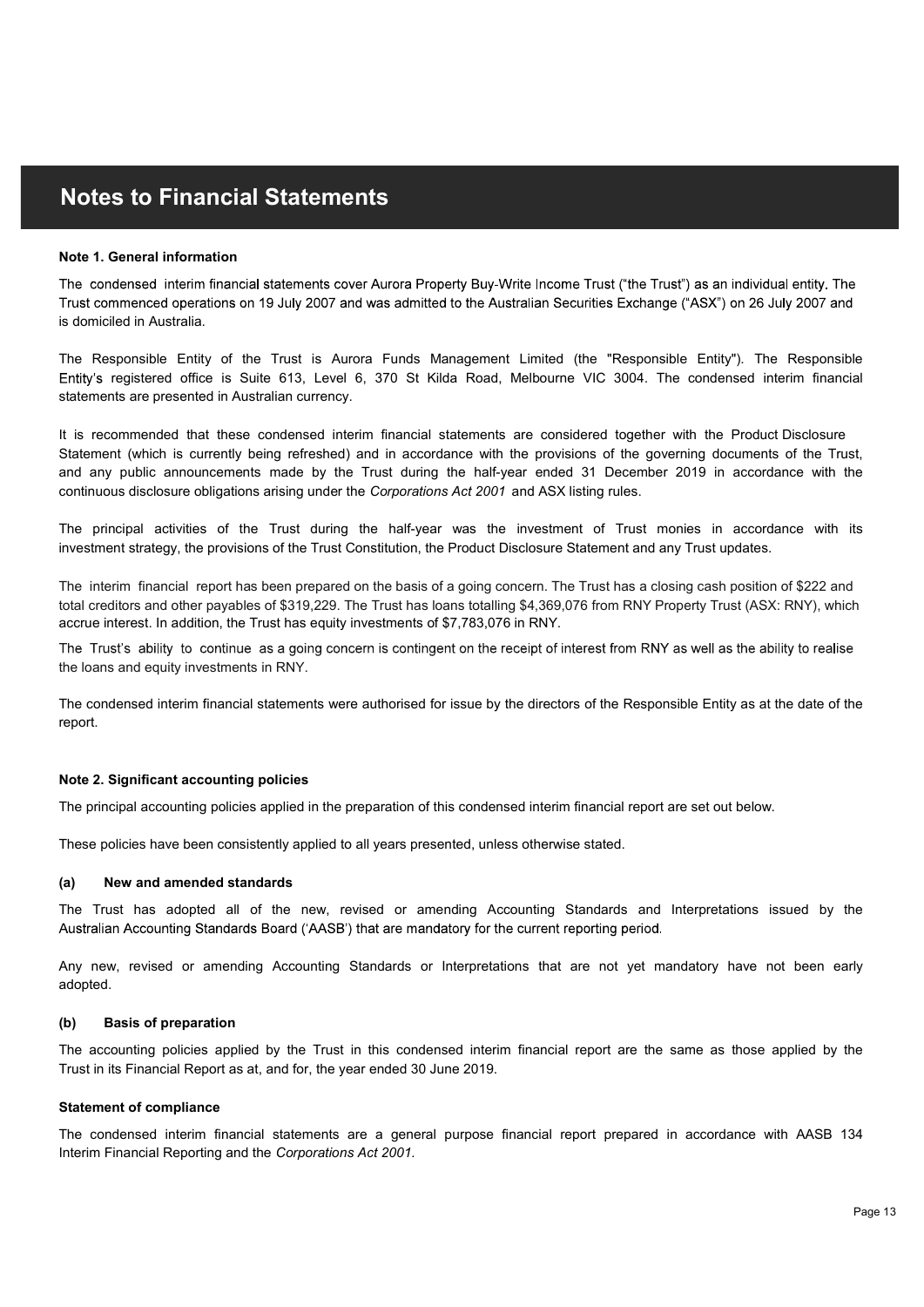#### Statement of compliance (continued)

read in conjunction with the annual financial report as at, and for, the year ended 30 June 2019. **Notes to Financial Statements**<br>The interim financial report does not include all the information required for a full annual financial report and should be<br>read in conjunction with the annual financial report as at, and fo **Notes to Financial Statements**<br>The interim financial report does not include all the information required for a full annual financial report and should be<br>The interim financial report does not include all the information

The condensed interim financial statements comply with IAS 34 Interim Financial Reporting.

The Directors of the Responsible Entity have the power to amend and reissue the condensed interim financial statements.

#### Note 3. Use of estimates and judgements

**Statement of compliance (continued)**<br>
The interim financial report does not include all the information required for a full<br>
read in conjunction with the annual financial report as at, and for, the year ended 30 June 20<br> differ from these estimates. **Notes to Financial Statements**<br>
Statement of complance (continued)<br>
The interim financial repart dense include all the information required for a full annual financial report and should be<br>
The condensed interim financial **Noties to Financial Statements**<br>The interim financial report does not include all the information required for a full amoual financial report and should be<br>The condensed interim financial statements comply with IAS 34 Int **Notes to Financial Statements**<br>
Statement of compliance (continued)<br>
The interim financial report does not include all the information required for a full amnual financial report and should be<br>
The condensed interim finan **Notes to Financial Statements**<br>Statement of compliance (continued)<br>The interim financial report does not include all the information required for a full annual financial report and should be<br>transit incompination with the

#### Key sources of estimation uncertainty

31 December 2019. The total fair value of the investment is \$7,783,076 at 31 December 2019 (30 June 2019: 7,913,076). In reaching this position, the Directors considered the following factors:

- RNY units are thinly traded on the ASX, and were suspended from trading on 1 April 2019 (due to the failure to lodge audited financial statements for the year, since lodged). Historically, RNY have traded at a discount to the underlying net asset position.
- On 27 September 2019. Huntley Management Limited ("Huntley"), as responsible entity for RNY Property Trust ("RNY"). announced that the independent valuation of RNY's five commercial office properties in the Tristate area of New York ("Portfolio"), as conducted by CBRE Group, Inc ("CBRE"), resulted the overall valuation being increased from US\$68.8 million to US\$79.5 million. As a consequence of this uplift in the Portfolio's valuation, RNY's unaudited net asset position is 4.7 cents per RNY unit.

Having regard to a range of factors, the Directors have determined a fair value of \$0.044 per unit in RNY.

As at 31 December 2019, the combined ownership of the units in RNY by entities for which AFML is the Responsible Entity is 80.96%. The Trust owns 67.15% of the units in RNY.

Since 2 July 2018, AFML in its capacity as the Investment Manager of RNY, has been actively working to extract value from its investment in RNY, including by working with the US lender of the underlying five (5) US commercial properties held by RNY, along with the property sub-manager to attract new tenants and working with various stakeholders to improve the properties.

On 10 February 2020 Huntley Management Limited (Huntley), as responsible entity for RNY Property Trust (RNY), announced that the Amended and Restated Senior Loan Agreement (Loan Agreement) with its US lender, ACORE Capital (Lender), has been extended for 30-days. The purpose of short-term extension is to allow RNY's investment manager, Aurora Funds Management Limited (Aurora), and the Lender additional time to finalise terms of a longer dated extension.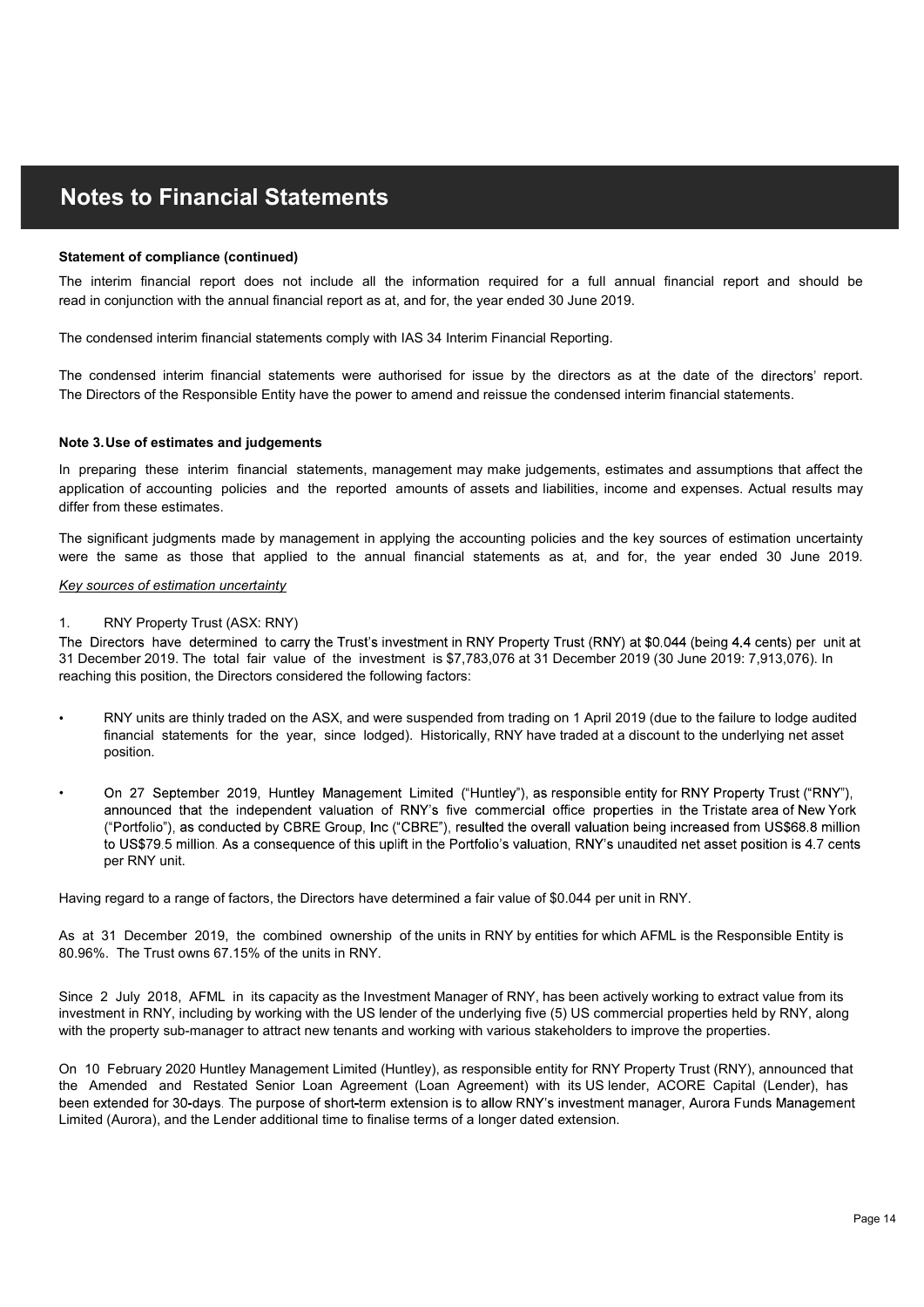#### Note 3. Use of estimates and judgements (continued)

For the year ended 31 December 2019, the Trust has adopted significant judgements and estimation is the Directors, of the than the matters already referred to in this report, there we state of affairs of the Trust that occ For the year ended 31 December 2019, the Trust has adopted significant judgements and estimates to calculate the fair value of this investment. **Notes to Financial Statements**<br>Note 3. Use of estimates and judgements (continued)<br>For the year ended 31 December 2019, the Trust has adopted significant judgements and estimates to calculate the fair value of<br>this invest

In the opinion of the Directors, other than the matters already referred to in this report, there were no significant changes in the state of affairs of the Trust that occurred during the financial year.

#### Note 4. Fair value measurement

loss (FVTPL).

AASB 13 requires disclosure of fair value measurements by level of the following fair value hierarchy:

#### Fair value hierarchy

- Level Quoted prices (unadjusted) in active markets for identical assets or liabilities that the entity can measurement date.
- Level Inputs other than quoted prices included within Level 1 that are observable for the asset or liability, directly or indirectly.
- Level Unobservable inputs for the asset or liability.

reporting period without any deduction for estimated future selling costs.

investments. state of affairs of the Trust that occurred during the financial year.<br>
Note 4. Fair value measurement<br>
The Trust rmassures and recognises the following assets and liabilities at fair value on a recurring basis through pro In the opinion of the Directors, other than the matters already referred to in this report, there were no significant changes in the<br>
Note A Fair value measurement to the Trust matic occurred during the financial year.<br>
Th For the year ended 31 December 2019, the Trust has adopted significant judgements and estimates to calculate the fair value of<br>this investment.<br>In the cylinion of the Directors, other than the matters already referred to i

Earter limate of the material quided process included within Level 1 that are observable for the asset or liability.<br>
(i) Fair value in an active market (level 1)<br>
The fair value of financial assets and liabilities traded open position, as appropriate. The Trust measures and recogniees the following assets and liabilities at fair value on a recurring basis through profit or<br>
Unions (FVTPL).<br>
AASB 13 requires disclosure of fair value measurements by level of the following The Trust measures and recogniese the following assets and liabilities at fair value on a recurring basis through profit or<br>Fair value hierarchy<br>AASB 13 requires disclosure of fair value measurements by level of the follow prices (FVTPL).<br>AASB 13 requires disclosure of fair value measurements by level of the following fair value hierarchy:<br>Fair walue hierarchy<br>- Level Quoted prices (unadjusted) in active markets for identical assets or liabi Far wave free activy content date.<br>
The seasurement date, then and the service of the season included within Level 1 that are observable for the asset or liability,<br>
Level those service for industry for the asset or liabil

A financial instrument is regarded as quoted in an active market if quoted prices are readily and regularly available from an

technique that provides a reliable estimate of prices obtained in actual market transactions. instrument, discounted cash flow techniques, option pricing models, volume weighted average prices or any other valuation The fair value of financial assets and liabilities that are not traded in an active market is determined using valuation techniques.

Where discounted cash flow techniques are used, estimated future cash flows are based on management's best estimates and the discount rate used is a market rate at the end of the reporting period applicable for an instrument with similar terms and conditions.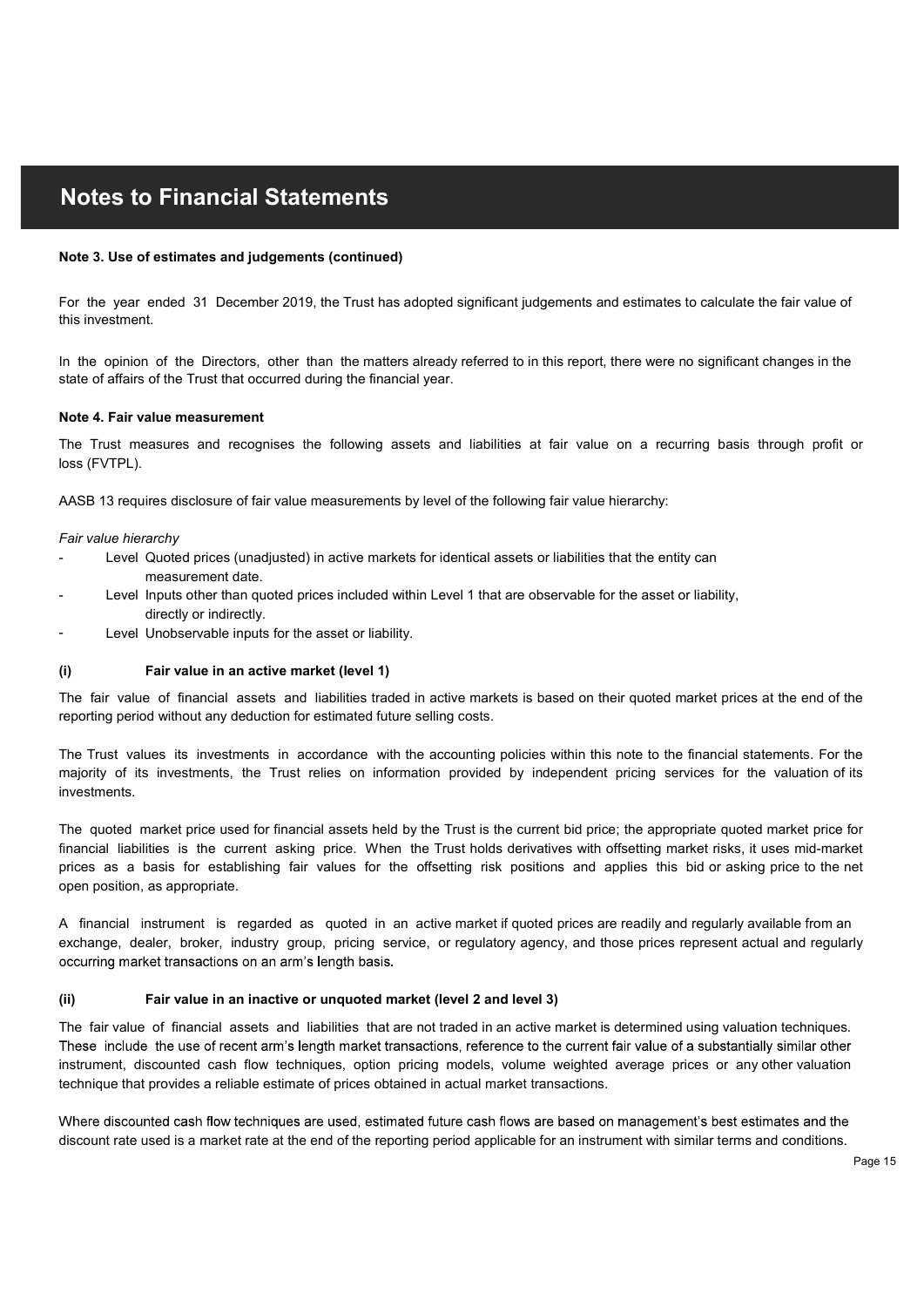#### Note 4. Fair value measurement (continued)

**Notes to Financial Statements**<br>
Note 4. Fair value measurement (continued)<br>
(ii) Fair value in an inactive or unquoted market (level 2 and level 3) (continued)<br>
For other pricing models, inputs are based on market data at investments are estimated, if possible, using applicable price/earnings ratios for similar listed companies adjusted to reflect the specific circumstances of the issuer. For other pricing models, inputs are based on market data at t he end of the reporting period. Fair values for unquoted equity

**Notes to Financial Statements**<br>
Wote 4, Fair value measurement (continued)<br>
(ii) Fair value in an inactive or unquoted market (level 2 and level 3) (continued)<br>
For other prioring models, inguis are based on market data a valuation techniques employed may not fully reflect all factors relevant to the positions the Trust holds. **Noties to Financial Statements**<br>
Note 4. Fair value measurement (continued)<br>
(ii)<br>
For other pricing models, inputs are based on market data at the end of the reporting period. Fair values for unquoted equity<br>
here the pr

**Notes to Financial Statements**<br>
Whete 4. Fair value measurement (continued)<br>
(ii) Fair value in an inactive or unquoted market (tevel 2 and level 3) (continued)<br>
For other pricing models, inputs are based on market data a significant to the entire fair value measurement, being: December 2019 and the year ended 30 June 2019, using a three-level hierarchy, based on the lowest level of input that is

| investments are estimated, if possible, using applicable price/earnings ratios for similar listed companies adjusted to reflect the<br>specific circumstances of the issuer.                                                                                                                                                                             |         |         |           |              |  |  |
|----------------------------------------------------------------------------------------------------------------------------------------------------------------------------------------------------------------------------------------------------------------------------------------------------------------------------------------------------------|---------|---------|-----------|--------------|--|--|
| Some of the inputs to these models may not be market observable and are therefore estimated based on assumptions. The<br>output of a model is always an estimate or approximation of a value that cannot be determined with certainty, and<br>valuation techniques employed may not fully reflect all factors relevant to the positions the Trust holds. |         |         |           |              |  |  |
| The following tables detail the Trust's assets and liabilities, measured or disclosed at fair value as at the half-year ended 31<br>December 2019 and the year ended 30 June 2019, using a three-level hierarchy, based on the lowest level of input that is<br>significant to the entire fair value measurement, being:                                 |         |         |           |              |  |  |
|                                                                                                                                                                                                                                                                                                                                                          | Level 1 | Level 2 | Level 3   | <b>Total</b> |  |  |
| 31 December 2019                                                                                                                                                                                                                                                                                                                                         | \$      | \$      | \$        | S            |  |  |
| <b>Financial assets</b><br>Financial assets designated at fair value through<br>profit or loss:                                                                                                                                                                                                                                                          |         |         |           |              |  |  |
| Listed equity securities                                                                                                                                                                                                                                                                                                                                 |         |         | 7,783,076 | 7,783,076    |  |  |
| <b>Total financial assets</b>                                                                                                                                                                                                                                                                                                                            |         |         | 7,783,076 | 7,783,076    |  |  |
|                                                                                                                                                                                                                                                                                                                                                          |         |         |           |              |  |  |
| 30 June 2019                                                                                                                                                                                                                                                                                                                                             | Level 1 | Level 2 | Level 3   | <b>Total</b> |  |  |
| <b>Financial assets</b>                                                                                                                                                                                                                                                                                                                                  |         |         |           |              |  |  |
| Financial assets designated at fair value through                                                                                                                                                                                                                                                                                                        |         |         |           |              |  |  |
| profit or loss:                                                                                                                                                                                                                                                                                                                                          |         |         |           |              |  |  |
| Listed equity securities                                                                                                                                                                                                                                                                                                                                 |         |         | 7,913,076 | 7,913,076    |  |  |
| <b>Total financial assets</b>                                                                                                                                                                                                                                                                                                                            |         |         | 7,913,076 | 7,913,076    |  |  |
| Investments whose values are based on quoted market prices in active markets, and therefore classified within level 1,<br>include active listed equities and certain listed unit trusts.                                                                                                                                                                 |         |         |           |              |  |  |
| Transfers between levels                                                                                                                                                                                                                                                                                                                                 |         |         |           |              |  |  |
| There have been no transfers between levels for the half-year ended 31 December 2019.                                                                                                                                                                                                                                                                    |         |         |           |              |  |  |
| Valuation inputs for Level 3 investments                                                                                                                                                                                                                                                                                                                 |         |         |           |              |  |  |
| The Trust invests in listed securities trading as RNY. As disclosed in Note 3, the Trust and other associated entities of<br>AFML hold 80.96% of the units in RNY. For the reasons disclosed in Note 3, the last traded price has not been adopted<br>and the value of 4.4 cents per unit has been adopted.                                              |         |         |           |              |  |  |
|                                                                                                                                                                                                                                                                                                                                                          |         |         |           |              |  |  |

| <b>Total financial assets</b>                                                                                                                                                                                                                                                                               |                          |                          | 7,783,076 | 7,783,076    |
|-------------------------------------------------------------------------------------------------------------------------------------------------------------------------------------------------------------------------------------------------------------------------------------------------------------|--------------------------|--------------------------|-----------|--------------|
|                                                                                                                                                                                                                                                                                                             |                          |                          |           |              |
| 30 June 2019                                                                                                                                                                                                                                                                                                | Level 1                  | Level 2                  | Level 3   | <b>Total</b> |
| <b>Financial assets</b>                                                                                                                                                                                                                                                                                     |                          |                          |           |              |
| Financial assets designated at fair value through                                                                                                                                                                                                                                                           |                          |                          |           |              |
| profit or loss:                                                                                                                                                                                                                                                                                             |                          |                          |           |              |
| Listed equity securities                                                                                                                                                                                                                                                                                    | $\blacksquare$           | $\overline{\phantom{a}}$ | 7,913,076 | 7,913,076    |
| <b>Total financial assets</b>                                                                                                                                                                                                                                                                               | $\overline{\phantom{a}}$ | $\overline{\phantom{0}}$ | 7,913,076 | 7,913,076    |
| Transfers between levels<br>There have been no transfers between levels for the half-year ended 31 December 2019.                                                                                                                                                                                           |                          |                          |           |              |
| Valuation inputs for Level 3 investments                                                                                                                                                                                                                                                                    |                          |                          |           |              |
| The Trust invests in listed securities trading as RNY. As disclosed in Note 3, the Trust and other associated entities of<br>AFML hold 80.96% of the units in RNY. For the reasons disclosed in Note 3, the last traded price has not been adopted<br>and the value of 4.4 cents per unit has been adopted. |                          |                          |           |              |
|                                                                                                                                                                                                                                                                                                             |                          |                          |           |              |

#### Transfers between levels

#### Valuation inputs for Level 3 investments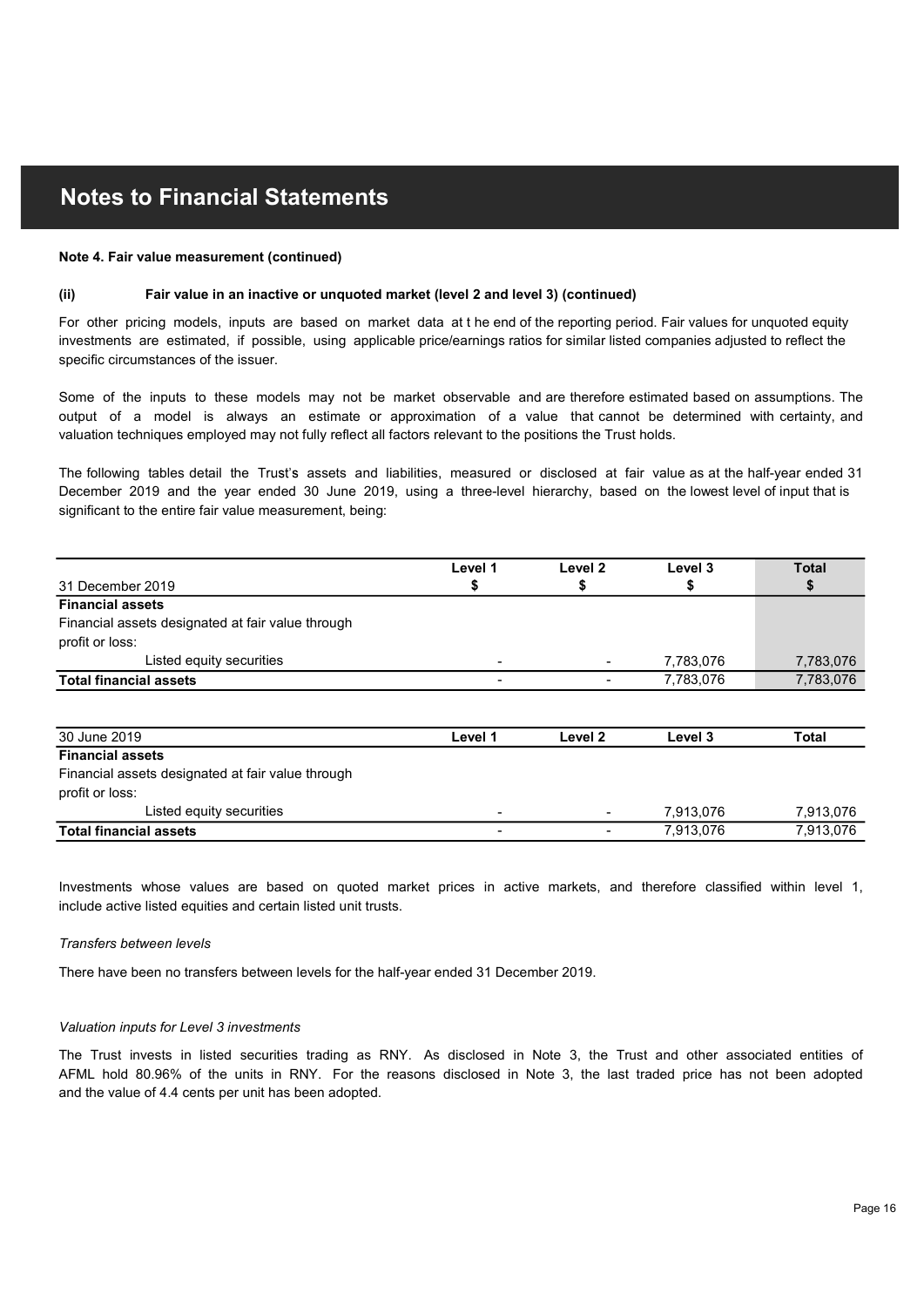#### Note 5. Net assets attributable to unitholders

| <b>Notes to Financial Statements</b>                                                                                                                                                                                                                                                                                                                                                       |                          |                                |             |             |
|--------------------------------------------------------------------------------------------------------------------------------------------------------------------------------------------------------------------------------------------------------------------------------------------------------------------------------------------------------------------------------------------|--------------------------|--------------------------------|-------------|-------------|
|                                                                                                                                                                                                                                                                                                                                                                                            |                          |                                |             |             |
|                                                                                                                                                                                                                                                                                                                                                                                            |                          |                                |             |             |
| Note 5. Net assets attributable to unitholders                                                                                                                                                                                                                                                                                                                                             |                          |                                |             |             |
| Movements in the number of units and net assets attributable to unitholders during the half-year and previous financial year                                                                                                                                                                                                                                                               |                          |                                |             |             |
| were as follows:                                                                                                                                                                                                                                                                                                                                                                           |                          |                                |             |             |
|                                                                                                                                                                                                                                                                                                                                                                                            |                          |                                |             |             |
|                                                                                                                                                                                                                                                                                                                                                                                            | 31 December              | 30 June                        | 31 December | 30 June     |
|                                                                                                                                                                                                                                                                                                                                                                                            | 2019                     | 2019                           | 2019        | 2019        |
|                                                                                                                                                                                                                                                                                                                                                                                            | No.                      | No.                            | \$          | \$          |
| <b>Opening balance</b>                                                                                                                                                                                                                                                                                                                                                                     | 2,026,165                | 1,973,165                      | 12,552,158  | 6,907,537   |
| Applications                                                                                                                                                                                                                                                                                                                                                                               |                          | 65,000                         |             | 221,000     |
| Redemptions                                                                                                                                                                                                                                                                                                                                                                                |                          | (14, 604)                      |             | (49, 139)   |
| Buy backs                                                                                                                                                                                                                                                                                                                                                                                  |                          | (4, 296)                       |             | (9,511)     |
| Units issued upon reinvestment of distributions                                                                                                                                                                                                                                                                                                                                            | 1,636                    | 6,900                          | 6,073       | 24,712      |
| Increase/(decrease) in net assets attributable                                                                                                                                                                                                                                                                                                                                             |                          |                                | 106,757     | 5,457,559   |
| to unitholders                                                                                                                                                                                                                                                                                                                                                                             |                          |                                |             |             |
| <b>Closing balance</b>                                                                                                                                                                                                                                                                                                                                                                     | 2,027,801                | 2,026,165                      | 12,664,988  | 12,552,158  |
| As stipulated within the Trust Constitution, each unit represents a right to an individual share in the Trust and does not                                                                                                                                                                                                                                                                 |                          |                                |             |             |
| extend to a right to the underlying assets of the Trust.                                                                                                                                                                                                                                                                                                                                   |                          |                                |             |             |
|                                                                                                                                                                                                                                                                                                                                                                                            |                          |                                |             |             |
| Note 6. Distribution to unitholders                                                                                                                                                                                                                                                                                                                                                        |                          |                                |             |             |
|                                                                                                                                                                                                                                                                                                                                                                                            |                          |                                |             |             |
| The distributions for the half-year were as follows:                                                                                                                                                                                                                                                                                                                                       |                          |                                |             |             |
|                                                                                                                                                                                                                                                                                                                                                                                            |                          |                                |             |             |
|                                                                                                                                                                                                                                                                                                                                                                                            | 31 December              | Half-year ended<br>31 December | 31 December | 31 December |
|                                                                                                                                                                                                                                                                                                                                                                                            | 2019                     | 2019                           | 2018        | 2018        |
|                                                                                                                                                                                                                                                                                                                                                                                            | \$                       | cpu                            | \$          | cpu         |
|                                                                                                                                                                                                                                                                                                                                                                                            |                          |                                |             |             |
| Distributions paid                                                                                                                                                                                                                                                                                                                                                                         |                          | $\overline{\phantom{a}}$       | 70,297      | 3.45        |
|                                                                                                                                                                                                                                                                                                                                                                                            | $\overline{\phantom{0}}$ | $\sim$                         | 69,741      | 3.44        |
|                                                                                                                                                                                                                                                                                                                                                                                            |                          |                                |             |             |
|                                                                                                                                                                                                                                                                                                                                                                                            | $\overline{\phantom{0}}$ | $\blacksquare$                 | 140,038     | $\sim$      |
|                                                                                                                                                                                                                                                                                                                                                                                            |                          |                                |             |             |
|                                                                                                                                                                                                                                                                                                                                                                                            |                          |                                |             |             |
| Distributions payable (31 December 2018 quarter)<br><b>Total distributions</b><br>Accounting policy for distribution to unitholders<br>The Trust distributes its distributable income in accordance with the Trust Constitution, to unitholders by cash or<br>reinvestment. The distributions are recognised in profit or loss as finance costs attributable to unitholders. Unpaid amount |                          |                                |             |             |

#### Note 6. Distribution to unitholders

| Buy backs                                                                                                                                                                                                                                  |                        | (4, 296)            |                     | (9, 511)                  |
|--------------------------------------------------------------------------------------------------------------------------------------------------------------------------------------------------------------------------------------------|------------------------|---------------------|---------------------|---------------------------|
| Units issued upon reinvestment of distributions                                                                                                                                                                                            | 1,636                  | 6,900               | 6,073               | 24,712                    |
| Increase/(decrease) in net assets attributable                                                                                                                                                                                             |                        | $\blacksquare$      | 106,757             | 5,457,559                 |
| to unitholders                                                                                                                                                                                                                             |                        |                     |                     |                           |
| <b>Closing balance</b>                                                                                                                                                                                                                     | 2,027,801              | 2,026,165           | 12,664,988          | 12,552,158                |
| As stipulated within the Trust Constitution, each unit represents a right to an individual share in the Trust and does not<br>extend to a right to the underlying assets of the Trust.                                                     |                        |                     |                     |                           |
| Note 6. Distribution to unitholders                                                                                                                                                                                                        |                        |                     |                     |                           |
| The distributions for the half-year were as follows:                                                                                                                                                                                       |                        |                     |                     |                           |
|                                                                                                                                                                                                                                            |                        | Half-year ended     |                     |                           |
|                                                                                                                                                                                                                                            | 31 December<br>2019    | 31 December<br>2019 | 31 December<br>2018 | 31 December<br>2018       |
|                                                                                                                                                                                                                                            |                        | cpu                 | \$                  | cpu                       |
|                                                                                                                                                                                                                                            |                        |                     |                     | 3.45                      |
| Distributions paid<br>Distributions payable (31 December 2018 quarter)                                                                                                                                                                     |                        | ٠<br>٠              | 70,297<br>69,741    | 3.44                      |
| <b>Total distributions</b>                                                                                                                                                                                                                 |                        |                     | 140,038             |                           |
| Accounting policy for distribution to unitholders                                                                                                                                                                                          |                        |                     |                     |                           |
| distributes its distributable income<br>The Trust<br>reinvestment. The distributions are recognised in profit or loss as finance costs attributable to unitholders. Unpaid amount<br>is recognised in the Statement of Financial Position. | in accordance with the | Trust Constitution, |                     | to unitholders by cash or |
|                                                                                                                                                                                                                                            |                        |                     |                     |                           |

#### Accounting policy for distribution to unitholders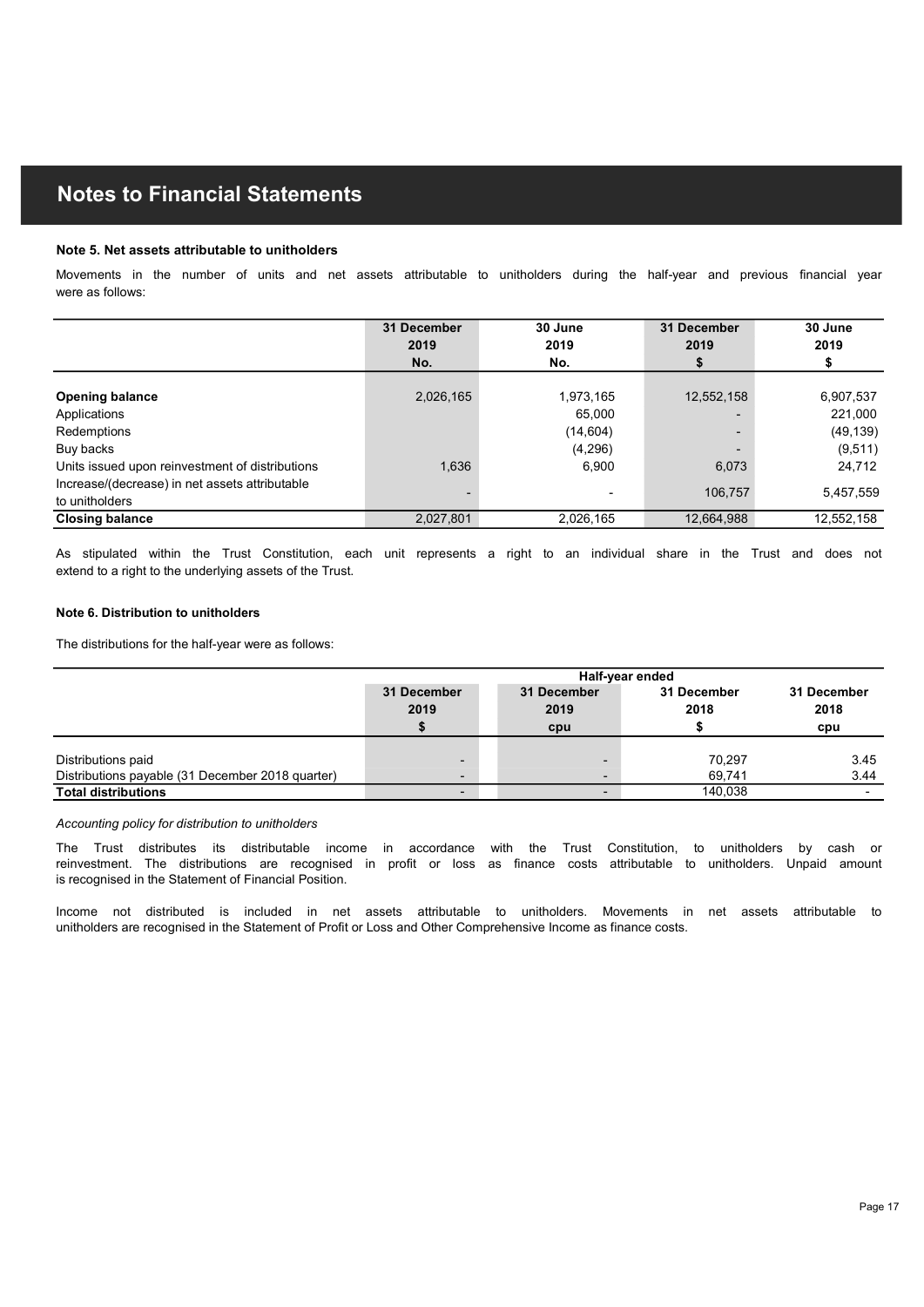#### Note 7. Cash and cash equivalents

| <b>Notes to Financial Statements</b>            |                                                    |                 |
|-------------------------------------------------|----------------------------------------------------|-----------------|
|                                                 |                                                    |                 |
|                                                 |                                                    |                 |
|                                                 |                                                    |                 |
| Note 7. Cash and cash equivalents               |                                                    |                 |
|                                                 | As at                                              |                 |
|                                                 | 31 December<br>2019                                | 30 June<br>2019 |
|                                                 | S.                                                 | \$              |
|                                                 |                                                    |                 |
| Cash at bank<br>Total cash and cash equivalents | 222<br>222                                         | 352<br>352      |
|                                                 |                                                    |                 |
| Note 8. Loans to RNY                            |                                                    |                 |
|                                                 | As at<br>$\sim$ $\sim$ $\sim$ $\sim$ $\sim$ $\sim$ |                 |

#### Note 8. Loans to RNY

| <b>Notes to Financial Statements</b>                                                   |                           |                       |
|----------------------------------------------------------------------------------------|---------------------------|-----------------------|
| Note 7. Cash and cash equivalents                                                      |                           |                       |
|                                                                                        | As at                     |                       |
|                                                                                        | 31 December<br>2019<br>Ŝ. | 30 June<br>2019<br>\$ |
| Cash at bank                                                                           | 222                       | 352                   |
| Total cash and cash equivalents                                                        | 222                       | 352                   |
| Note 8. Loans to RNY                                                                   | As at<br>31 December      | 30 June               |
|                                                                                        | 2019<br>\$                | 2019<br>\$            |
| Loans receivable - related party<br>10<br>Interest receivable - related party<br>10    | 4,369,076<br>790,681      | 4,709,802<br>510,122  |
| <b>Total Loans to RNY</b>                                                              | 5, 159, 757               | 5,219,924             |
| Note 9. Financial assets held at fair value through profit or loss                     | As at                     |                       |
|                                                                                        | 31 December<br>2019<br>\$ | 30 June<br>2019<br>\$ |
| Designated at fair value through profit or loss<br>Listed Australian equity securities | 7,783,076                 | 7,913,076             |
| Total financial assets held at fair value through profit or loss                       | 7,783,076                 | 7,913,076             |
| Note 10. Related party transactions<br>Responsible Entity                              |                           |                       |

| 4,369,076<br>10<br>10<br>790,681<br>5, 159, 757<br>As at<br>31 December | 4,709,802<br>510,122<br>5,219,924                                                                                                                                                                                                                                                                                                                                                                                                                                                                                                                                                                                                                                                                                                                      |
|-------------------------------------------------------------------------|--------------------------------------------------------------------------------------------------------------------------------------------------------------------------------------------------------------------------------------------------------------------------------------------------------------------------------------------------------------------------------------------------------------------------------------------------------------------------------------------------------------------------------------------------------------------------------------------------------------------------------------------------------------------------------------------------------------------------------------------------------|
|                                                                         |                                                                                                                                                                                                                                                                                                                                                                                                                                                                                                                                                                                                                                                                                                                                                        |
|                                                                         |                                                                                                                                                                                                                                                                                                                                                                                                                                                                                                                                                                                                                                                                                                                                                        |
|                                                                         |                                                                                                                                                                                                                                                                                                                                                                                                                                                                                                                                                                                                                                                                                                                                                        |
|                                                                         |                                                                                                                                                                                                                                                                                                                                                                                                                                                                                                                                                                                                                                                                                                                                                        |
|                                                                         |                                                                                                                                                                                                                                                                                                                                                                                                                                                                                                                                                                                                                                                                                                                                                        |
|                                                                         |                                                                                                                                                                                                                                                                                                                                                                                                                                                                                                                                                                                                                                                                                                                                                        |
|                                                                         | 30 June                                                                                                                                                                                                                                                                                                                                                                                                                                                                                                                                                                                                                                                                                                                                                |
| 2019<br>\$                                                              | 2019<br>\$                                                                                                                                                                                                                                                                                                                                                                                                                                                                                                                                                                                                                                                                                                                                             |
|                                                                         |                                                                                                                                                                                                                                                                                                                                                                                                                                                                                                                                                                                                                                                                                                                                                        |
|                                                                         |                                                                                                                                                                                                                                                                                                                                                                                                                                                                                                                                                                                                                                                                                                                                                        |
|                                                                         | 7,913,076                                                                                                                                                                                                                                                                                                                                                                                                                                                                                                                                                                                                                                                                                                                                              |
|                                                                         | 7,913,076                                                                                                                                                                                                                                                                                                                                                                                                                                                                                                                                                                                                                                                                                                                                              |
|                                                                         |                                                                                                                                                                                                                                                                                                                                                                                                                                                                                                                                                                                                                                                                                                                                                        |
|                                                                         |                                                                                                                                                                                                                                                                                                                                                                                                                                                                                                                                                                                                                                                                                                                                                        |
|                                                                         |                                                                                                                                                                                                                                                                                                                                                                                                                                                                                                                                                                                                                                                                                                                                                        |
|                                                                         |                                                                                                                                                                                                                                                                                                                                                                                                                                                                                                                                                                                                                                                                                                                                                        |
|                                                                         |                                                                                                                                                                                                                                                                                                                                                                                                                                                                                                                                                                                                                                                                                                                                                        |
|                                                                         | 7,783,076<br>7,783,076<br>The Responsible Entity of Aurora Property Buy-Write Income Trust is Aurora Funds Management Limited.<br>As at 31 December 2019, John Patton, Managing Director, holds 47,276 (30 June 2019: 47,276) units in the Trust via his self-<br>As at 31 December 2019, Victor Siciliano, executive Director, holds 5,000 (30 June 2019: 5,000) units in the Trust.<br>As at 31 December 2019, Anthony Hartnell AM, Non-Executive Director, holds 6,131 (30 June 2019: 6,131) units in the Trust.<br>Key management personnel are paid by Aurora Funds Management Limited. Payments made from the Trust to Aurora<br>Funds Management Limited do not include any amounts directly attributable to the compensation of key management |

#### Note 10. Related party transactions

#### Responsible Entity

#### Key management personnel unitholdings

#### Key management personnel compensation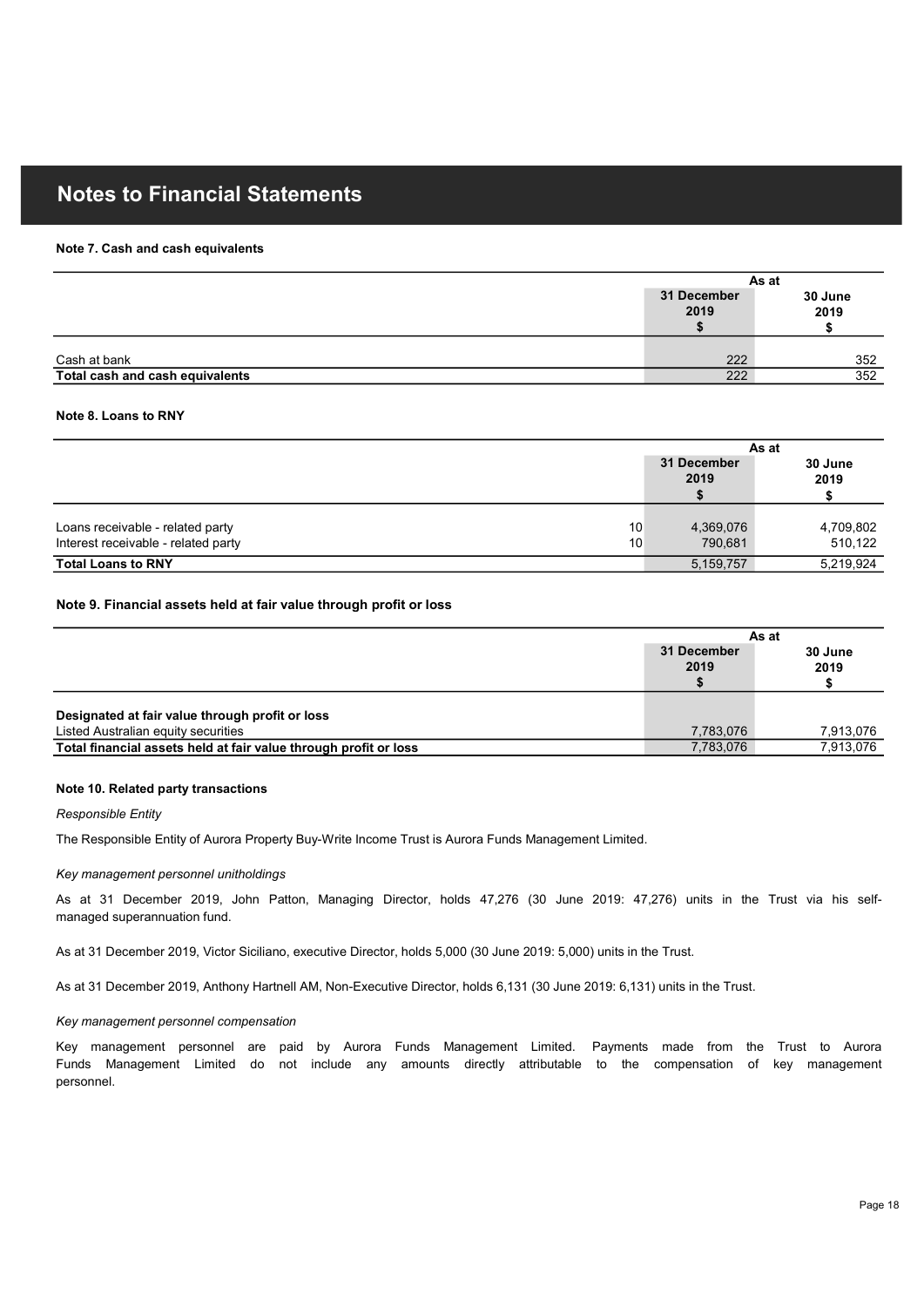#### Note 10. Related party transactions (continued)

#### Related party unitholdings

| <b>Notes to Financial Statements</b>                                                                              |                       |                       |                   |                         |                   |                          |                              |
|-------------------------------------------------------------------------------------------------------------------|-----------------------|-----------------------|-------------------|-------------------------|-------------------|--------------------------|------------------------------|
|                                                                                                                   |                       |                       |                   |                         |                   |                          |                              |
| Note 10. Related party transactions (continued)                                                                   |                       |                       |                   |                         |                   |                          |                              |
| Related party unitholdings                                                                                        |                       |                       |                   |                         |                   |                          |                              |
| The interests in the Trust held by other management investment schemes also managed by the Responsible Entity are |                       |                       |                   |                         |                   |                          |                              |
| shown as follows:                                                                                                 |                       |                       |                   |                         |                   |                          |                              |
|                                                                                                                   | No. of                | No. of                | <b>Fair value</b> |                         | No. of            |                          | <b>Distributions</b>         |
| 31 December 2019                                                                                                  | units held<br>opening | units held<br>closing | of<br>investment  | <b>Interest</b><br>held | units<br>acquired | No. of units<br>disposed | paid/payable<br>by the Trust |
|                                                                                                                   |                       |                       |                   |                         |                   |                          |                              |
| Aurora Fortitude                                                                                                  | 454,044               | 454,044               | 1,185,055         |                         |                   |                          |                              |
| Absolute Return Fund                                                                                              |                       |                       |                   |                         |                   |                          |                              |
|                                                                                                                   |                       |                       |                   |                         |                   |                          |                              |
| 30 June 2019                                                                                                      |                       |                       |                   |                         |                   |                          |                              |
| Aurora Fortitude                                                                                                  | 389,044               | 454,044               | 794,577           |                         | 65,000            | $\overline{\phantom{a}}$ | 64,111                       |
| Absolute Return Fund                                                                                              |                       |                       |                   |                         |                   |                          |                              |
|                                                                                                                   |                       |                       |                   |                         |                   |                          |                              |
|                                                                                                                   |                       |                       |                   |                         |                   |                          |                              |
| The interests in the Trust held by the Responsible Entity are shown as follows:                                   |                       |                       | <b>Fair value</b> |                         | No. of            |                          | <b>Distributions</b>         |
|                                                                                                                   | No. of                | No. of                |                   |                         |                   |                          |                              |
|                                                                                                                   | units held            | units held            | o <sub>f</sub>    | Interest                | units             | No. of units             | paid/payable                 |
| 31 December 2019                                                                                                  | opening               | closing               | investment        | held                    | acquired          | disposed                 | by the Trust                 |
| Aurora Funds                                                                                                      |                       |                       |                   |                         |                   |                          |                              |

#### 30 June 2019

| Aurora Fortitude     | 389.044 | 454.044 | 794.577 | $\sim$ | 65,000 | $\sim$ | 64.111 |
|----------------------|---------|---------|---------|--------|--------|--------|--------|
| Absolute Return Fund |         |         |         |        |        |        |        |

| 31 December 2019                                                                                                                                                                                                                                                                                                                                                                                          | No. of<br>units held<br>opening   | No. of<br>units held<br>closing | <b>Fair value</b><br>of<br>investment | <b>Interest</b><br>held  | No. of<br>units<br>acquired | No. of units<br>disposed | <b>Distributions</b><br>paid/payable<br>by the Trust |
|-----------------------------------------------------------------------------------------------------------------------------------------------------------------------------------------------------------------------------------------------------------------------------------------------------------------------------------------------------------------------------------------------------------|-----------------------------------|---------------------------------|---------------------------------------|--------------------------|-----------------------------|--------------------------|------------------------------------------------------|
| Aurora Fortitude<br>Absolute Return Fund                                                                                                                                                                                                                                                                                                                                                                  | 454,044                           | 454,044                         | 1,185,055                             |                          |                             |                          |                                                      |
| 30 June 2019                                                                                                                                                                                                                                                                                                                                                                                              |                                   |                                 |                                       |                          |                             |                          |                                                      |
| Aurora Fortitude<br>Absolute Return Fund                                                                                                                                                                                                                                                                                                                                                                  | 389,044                           | 454,044                         | 794,577                               | $\overline{\phantom{0}}$ | 65,000                      |                          | 64,111                                               |
| The interests in the Trust held by the Responsible Entity are shown as follows:                                                                                                                                                                                                                                                                                                                           |                                   |                                 |                                       |                          |                             |                          |                                                      |
| 31 December 2019                                                                                                                                                                                                                                                                                                                                                                                          | No. of<br>units held<br>opening   | No. of<br>units held<br>closing | <b>Fair value</b><br>of<br>investment | <b>Interest</b><br>held  | No. of<br>units<br>acquired | No. of units<br>disposed | <b>Distributions</b><br>paid/payable<br>by the Trust |
| <b>Aurora Funds</b><br>Management Limited                                                                                                                                                                                                                                                                                                                                                                 |                                   |                                 |                                       |                          |                             |                          |                                                      |
| 30 June 2019                                                                                                                                                                                                                                                                                                                                                                                              |                                   |                                 |                                       |                          |                             |                          |                                                      |
| Aurora Funds<br>Management Limited                                                                                                                                                                                                                                                                                                                                                                        |                                   |                                 |                                       |                          |                             |                          |                                                      |
| Other related party information<br>Aurora Corporate<br>Aurora Corporate<br>owns 100% of the ordinary shares of Aurora Funds Management Limited, being the Responsible Entity of<br>the Trust.<br>Aurora Corporate Pty Ltd is 50% owned by John Patton, the Managing Director of<br>Funds Management Limited, and 50% owned by Victor Siciliano, an Executive Director of Aurora Funds Management Limited. | Pty Ltd as Trustee for the Aurora |                                 |                                       | Investments              |                             |                          | Unit Trust (Aurora Corporate)<br>Aurora              |
|                                                                                                                                                                                                                                                                                                                                                                                                           |                                   |                                 |                                       |                          |                             |                          |                                                      |

#### 30 June 2019

#### Other related party information

#### Aurora Corporate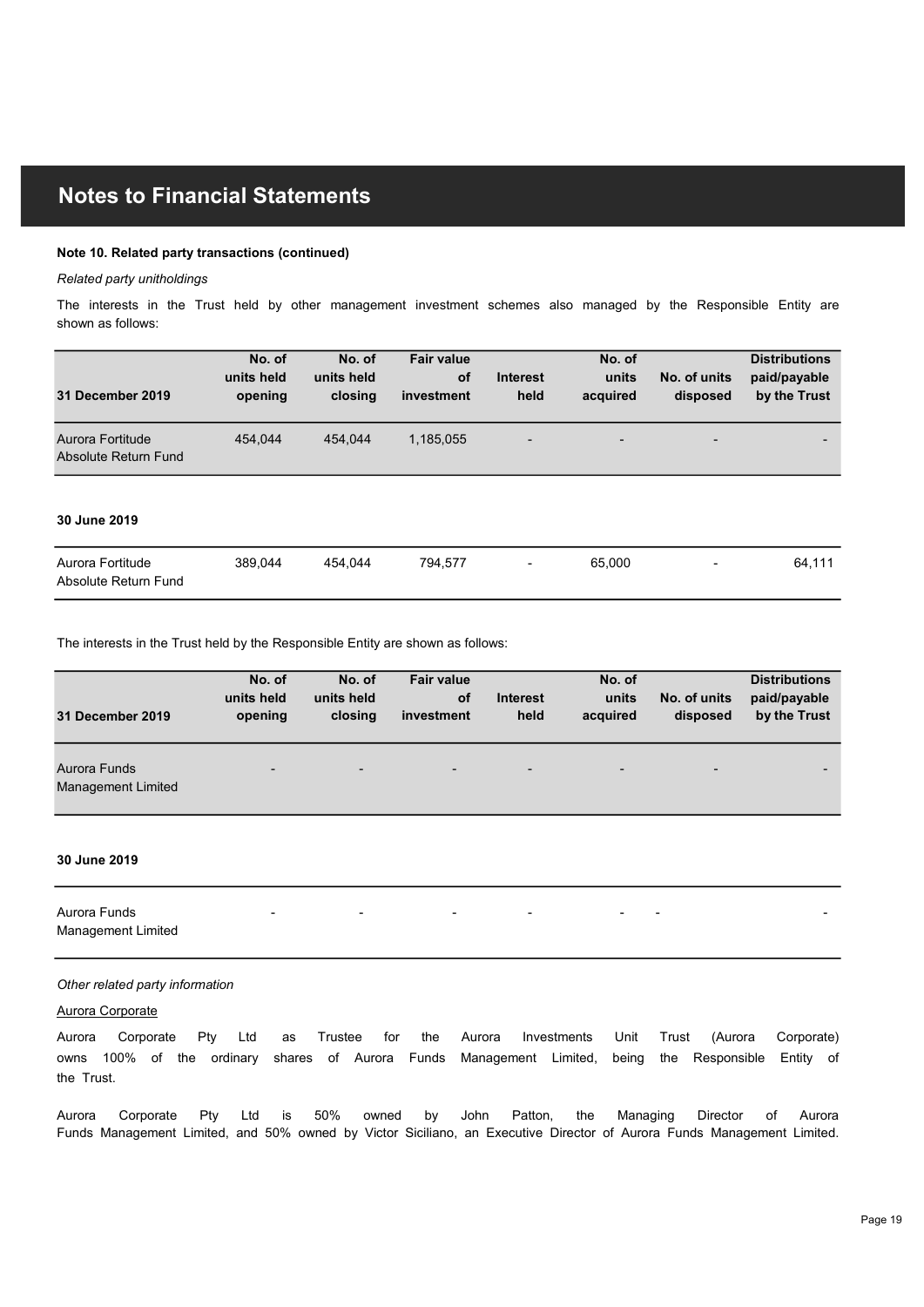#### Note 10. Related party transactions (continued)

#### **Directorships**

also managed by the Responsible Entity:

- **Notes to Financial Statements**<br>
Note 10. Related party transactions (continued)<br>
Universignitings<br>
We will be the terms appointed to the Board of Keybridge Capital Limited as a Non-Executive Director on 10 August 2016 and 1(ESS TO FITRENTIGRENT STATIONITIETTS<br>
The Related party transactions (continued)<br>
Scholar Performance for the Search of the following listed entities held by other managed investment schemes<br>
Mr Patho was appointed to the Note on Real may transactions (continued)<br>
More O. Real Mon-Baton was appointed to the Boards of the following listed entities held by other managed investment schemes<br>
Microbiotics were appointed to the Beard of Keybridge **Notes to Financial Statements**<br>Directorships<br>Olived 10. Related party transactions (continued)<br>Mr John Patton was appointed to the Boards of the following listed entities held by other managed investment schemes<br>Also mana **Mess to Financial Statements**<br>10. Related party transactions (continued)<br>John Patton was appointed to the Board of Keybridge Capital Limited as a Non-Executive Director on 10 August 2016 and was<br>Imanaged by the Responsibl **Notes to Financial Statements**<br>Directorships<br>Characteristics appointed to the Boards of the following listed entities hold by other managed investment schemes<br>the Trust holds are appointed to the Board of Keybridge Chail subsequently appointed to the role of Executive Chairman on 13 October 2016; and On the 21 January 2020, Mr Patton retired from his position as director and chairman of Keybridge
- Mr Patton was appointed to the Board of Metgasco Limited as a Non-Executive Director on 19 September 2016.

#### Investments

#### Responsible Entity's/manager's fees and other transactions

- Management fee payable to the Responsible Entity is 1.03% (including GST) per annum;
- Holder Return (TUR) and the RBA Cash Rate plus 1% daily. Performance fees are payable half-yearly.

| also managed by the Responsible Entity:                                                                                                                                                                                                                                                                            |                     |                           |
|--------------------------------------------------------------------------------------------------------------------------------------------------------------------------------------------------------------------------------------------------------------------------------------------------------------------|---------------------|---------------------------|
| • Mr Patton was appointed to the Board of Keybridge Capital Limited as a Non-Executive Director on 10 August 2016 and was<br>subsequently appointed to the role of Executive Chairman on 13 October 2016; and<br>On the 21 January 2020, Mr Patton retired from his position as director and chairman of Keybridge |                     |                           |
| • Mr Patton was appointed to the Board of Metgasco Limited as a Non-Executive Director on 19 September 2016.                                                                                                                                                                                                       |                     |                           |
| <b>Investments</b>                                                                                                                                                                                                                                                                                                 |                     |                           |
| The Trust holds 176,888,097 units in RNY Property Trust. Aurora Funds Management Limited was appointed as Investment<br>Manager of RNY Property Trust on 2 July 2018.                                                                                                                                              |                     |                           |
| Responsible Entity's/manager's fees and other transactions                                                                                                                                                                                                                                                         |                     |                           |
| Under the terms of the Trust Constitution, the Responsible Entity is entitled to receive fees, calculated by reference to the<br>average daily net assets (excluding net assets attributable to unitholders) of the Trust as follows:                                                                              |                     |                           |
| • Management fee payable to the Responsible Entity is 1.03% (including GST) per annum;                                                                                                                                                                                                                             |                     |                           |
| · Performance fee of 10.25% (including GST) per annum is applied to the total excess between the Total Unit<br>Holder Return (TUR) and the RBA Cash Rate plus 1% daily. Performance fees are payable half-yearly.                                                                                                  |                     |                           |
| The Trust announced via a fund update on its website that effective 8 August 2017, Aurora Funds Management Limited may<br>begin charging all of its normal operating expenses to the Trust in accordance with the Trust's Constitution.                                                                            |                     |                           |
| The transactions during the year and amounts payable at year end between the Trust and the Responsible Entity were as<br>follows:                                                                                                                                                                                  |                     |                           |
|                                                                                                                                                                                                                                                                                                                    |                     | Half-year ended           |
|                                                                                                                                                                                                                                                                                                                    | 31 December<br>2019 | 31 December<br>2018<br>\$ |
| Management fees for the half-year paid/payable by the Trust to the Responsible Entity                                                                                                                                                                                                                              | 61,801              | 33,868                    |
| Recoverable costs of Responsible Entity for the half-year paid/payable by the Trust to the<br><b>Responsible Entity</b>                                                                                                                                                                                            | 117,716             | 121,205                   |
| Balance owing to the Responsible Entity at the end of the reporting period                                                                                                                                                                                                                                         | 251,574             | 107,034                   |

No amounts were paid by the Trust directly to the key management personnel of Aurora Funds Management Limited.

#### Loans

The Trust owns 67.15% of the units in RNY Property Trust, which in turn owns 100% of RNY Australia LPT Corp, which in turn owns 75% of RNY Australia Operating Company LLC. The Trust has advanced loans totalling \$4,369,076 to RNY Australia Operating Company LLC at 31 December 2019, denominated in \$USD. Interest is payable on these loans at 12% per annum. The loans are unsecured. For the half-year ended 31 December 2019 interest of \$280,558 is payable on the loans (\$228,070 for the half-year ended 31 December 2018).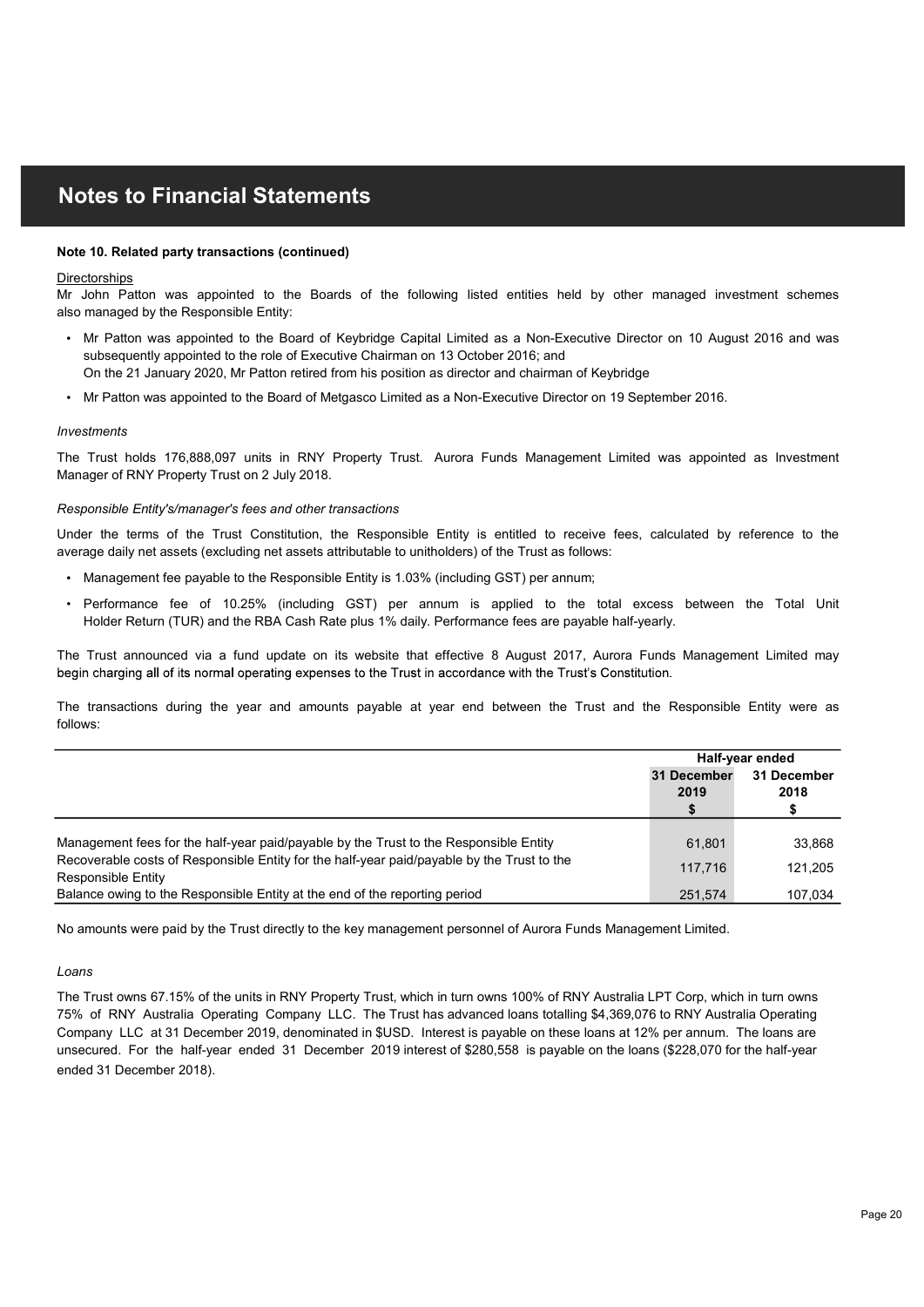#### Note 11. Other operating expenses

| <b>Notes to Financial Statements</b>                                                        |             |                   |
|---------------------------------------------------------------------------------------------|-------------|-------------------|
|                                                                                             |             |                   |
|                                                                                             |             |                   |
| Note 11. Other operating expenses                                                           |             |                   |
|                                                                                             |             |                   |
|                                                                                             |             | Half-year ended   |
|                                                                                             | 31 December | 31 December       |
|                                                                                             | 2019        | 2018              |
|                                                                                             | \$          | \$                |
| <b>ASX Fees</b>                                                                             |             | 30,531            |
| <b>Bank fees</b>                                                                            | 380         | 507               |
| Interest charges                                                                            | 3,179       | 8,215             |
|                                                                                             |             | 388               |
|                                                                                             | 117,716     | 120,817           |
| Legal fees                                                                                  |             |                   |
| Recovery expenses                                                                           |             |                   |
| Other operating expenses                                                                    | 121,275     | 9,682<br>170, 140 |
| Total other operating expenses                                                              |             |                   |
|                                                                                             |             |                   |
| Note 12. Contingent assets and liabilities                                                  |             |                   |
| There were no contingent assets and liabilities as at 31 December 2019 (30 June 2019: Nil). |             |                   |

### Note 13. Events after the reporting period

Other than the events mentioned in the Directors' Report, no significant events have occurred since the end of the reporting period which would impact on the financial position of the Trust disclosed in the Condensed Statement of Financial Position as at 31 December 2019 or on the results and cash flows of the Trust for the half-year ended on that date.

The most recent Net Asset Value (NAV) per unit disclosed to the ASX is \$6.3805 per unit as at 31 January 2020.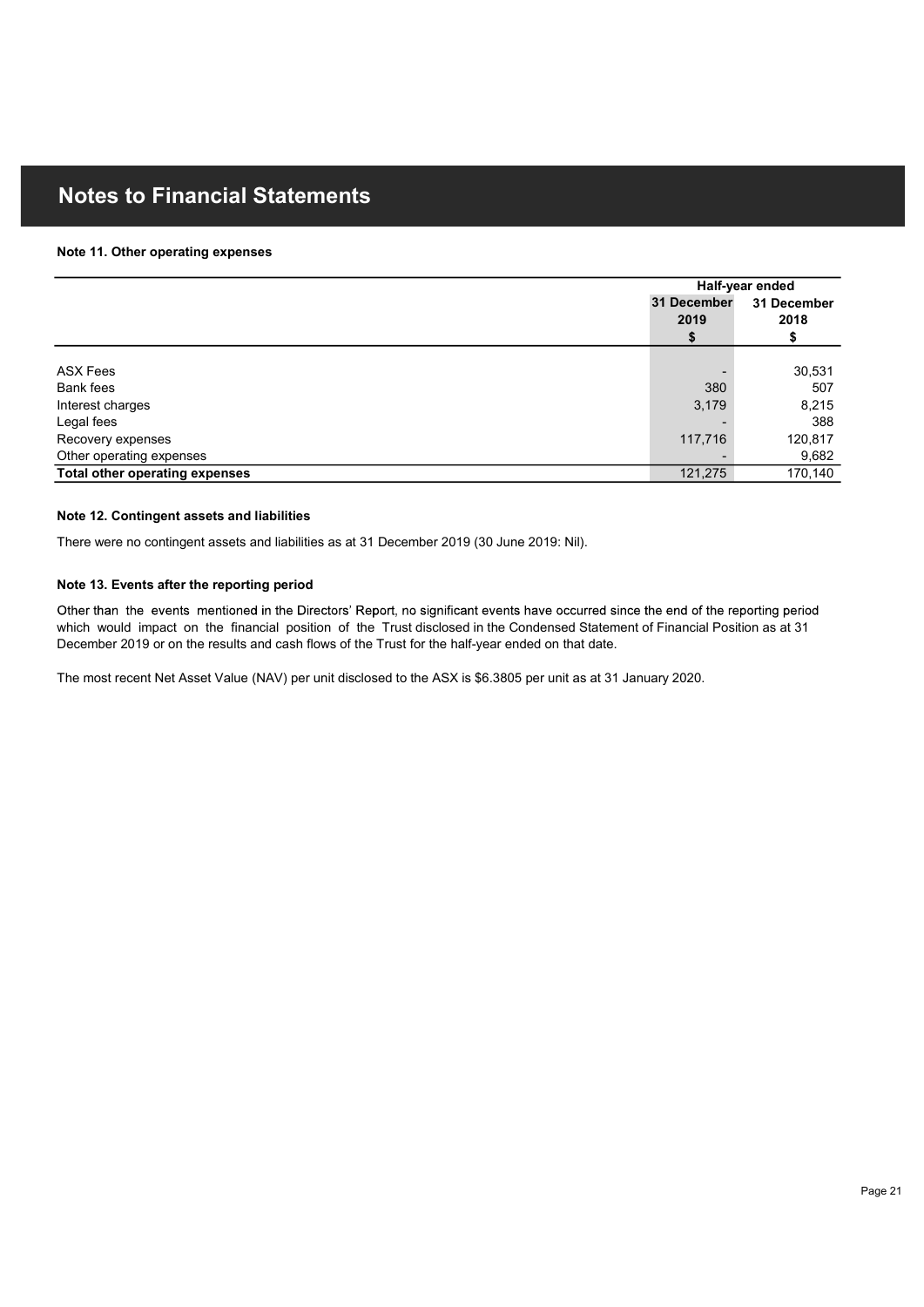## Director's Declaration

The Directors of the Responsible Entity declare that:

- (a) In the directors' opinion, there are reasonable grounds to believe that the Trust will be able to pay its debts as and **Ctor's Declaration**<br>
In the directors' opinion, there are reasonable grounds to believe that the Trust will be able to pay its debts as and<br>
When they become due and payable;<br>
In the directors' opinion, the attached conde when they become due and payable;
- (b) In the directors' opinion, the attached condensed financial statements are in compliance with International Financial Reporting Standards as stated in Note 2 to the condensed financial statements;
- (c) In the directors' opinion, the attached condensed financial statements and notes thereto are in accordance with the Corporations Act 2001 , including compliance with accounting standards and giving a true and fair view of the financial position as at 31 December 2019 and of its performance for the financial half-year ended on that date; and
- (d) The directors have been given the declarations of the Responsible Entity made pursuant to s295(5) of the Corporations Act 2001 .

This declaration is made in accordance with a resolution of the directors.

On behalf of the Responsible Entity, Aurora Fund Management Limited.

John Patton Managing Partner 28 February 2020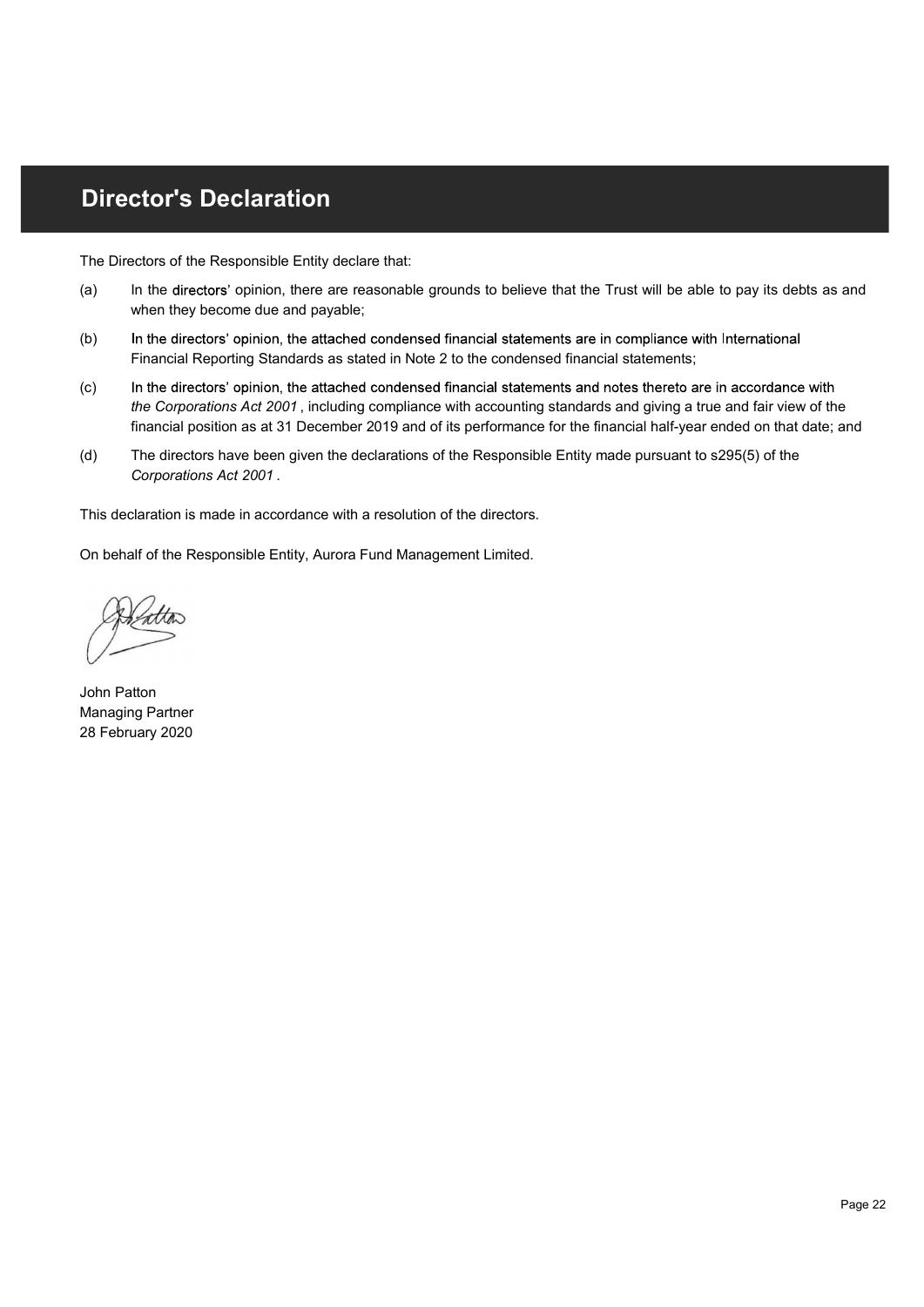

Collins Square, Tower 5 727 Collins Street Melbourne Victoria 3008

Correspondence to: GPO Box 4736 Melbourne Victoria 3001

T +61 3 8320 2222 F +61 3 8320 2200 E info.vic@au.gt.com W www.grantthornton.com.au

## **Independent Auditor's Review Report**

To the Unitholders of Aurora Property Buy-Write Income Trust

Report on the review of the half year financial report

#### Conclusion

We have reviewed the accompanying half year financial report of Aurora Property Buy-Write Income Trust (the Trust), which comprises the condensed statement of financial position as at 31 December 2019, and the condensed statement of profit or loss and other comprehensive income, condensed statement of changes in equity and condensed statement of cash flows for the half year ended on that date, a description of accounting policies, other selected explanatory notes,

and the directors' declaration.<br>Based on our review, which is not an audit, nothing has come to our attention that causes us to believe that the half year financial report of Aurora Property Buy-Write Income Trust does not give a true and fair view of the financial position of the Trust as at 31 December 2019, and of its financial performance and its cash flows for the half year ended on that date, in accordance with the Corporations Act 2001, including complying with Accounting Standard AASB 134 Interim Financial Reporting.

### Directors' responsibility for the half year financial report

The Directors of the Responsible Trust are responsible for the preparation of the half year financial report that gives a true and fair view in accordance with Australian Accounting Standards and the Corporations Act 2001 and for such internal control as the Directors determine is necessary to enable the preparation of the half year financial report that gives a true and fair view and is free from material misstatement, whether due to fraud or error.

### Auditor's responsibility

Our responsibility is to express a conclusion on the half year financial report based on our review. We conducted our review in accordance with Auditing Standard on Review Engagements ASRE 2410 Review of a Financial Report Performed by the Independent Auditor of the Trust, in order to state whether, on the basis of the procedures described, we have become aware of any matter that makes us believe that the half year financial report is not in accordance with the Corporations Act 2001 including giving a true and fair view of the Trust's financial position as at 31 December 2019 and its performance for the half year ended on that date, and complying with Accounting Standard AASB 134 Interim Financial Reporting and the Corporations

Grant Thornton Audit Pty Ltd ACN 130 913 594 a subsidiary or related Trust of Grant Thornton Australia Ltd ABN 41 127 556 389

'Grant Thornton' refers to the brand under which the Grant Thornton member firms provide assurance, tax and advisory services to their clients and/or refers to one or more member firms, as the context requires. Grant Thornton Australia Ltd is a member firm of Grant Thornton International Ltd (GTIL). GTIL and the member firms are not a worldwide partnership. GTIL and each member firm is a separate legal Trust. Services are delivered by the member firms. GTIL does not provide services to clients. GTIL and its member firms are not agents of, and do not obligate one<br>another and are not liable for one another's acts or omissions. In the Australi Grant Thornton Australia Limited ABN 41 127 556 389 and its Australian subsidiaries and related entities. GTIL is not an Australian related Trust to Grant Thornton Australia Limited.

Liability limited by a scheme approved under Professional Standards Legislation.

www.grantthornton.com.au